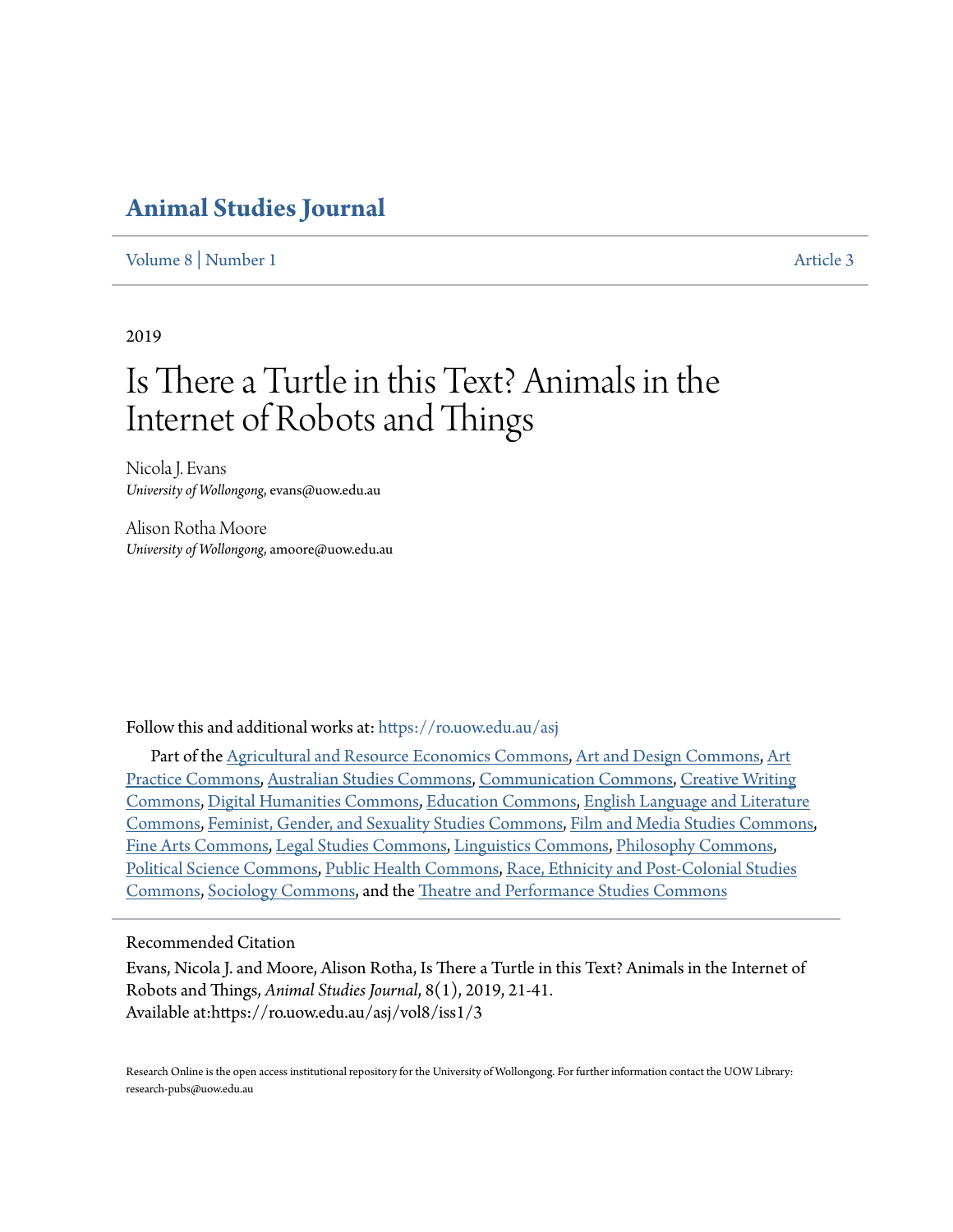## Is There a Turtle in this Text? Animals in the Internet of Robots and Things

#### **Abstract**

This essay looks at the paradigm shift underway in human relations with artefacts from an animal studies perspective. As the Internet of Things (IoT) produces objects that are smart, sensate and agentive, how does this impact the continuing struggle for recognition of these same qualities in nonhuman animals? As humans acquire new digital companions in the form of therapeutic robots, what happens to perceptions of other 'companion species'? Nonhuman animals are ubiquitous in IoT discourse as researchers draw on animal metaphors, models and analogies to think through the social and ethical implications of these new technologies. Focusing on representative texts by Sherry Turkle and Julian Bleecker that offer two contrasting positions on the value of these technologies, we show how regardless of the position taken, the use made of nonhuman animals in this emergent field strengthens assumptions that are harmful to animals and that animal studies researchers have fought hard to end. Our title pays homage to an essay in literary feminism by Mary Jacobus entitled 'Is There a Woman in this Text?' that famously drew attention to the way women are sacrificed in philosophical exchanges between men. This essay seeks to do something similar for nonhuman animals in highlighting the ways they risk becoming an unrecognised casualty of discourse surrounding smart objects and robots.

#### **Keywords**

Internet of Things, Robots, Digital Companions, Sherry Turkle, Julian Bleecker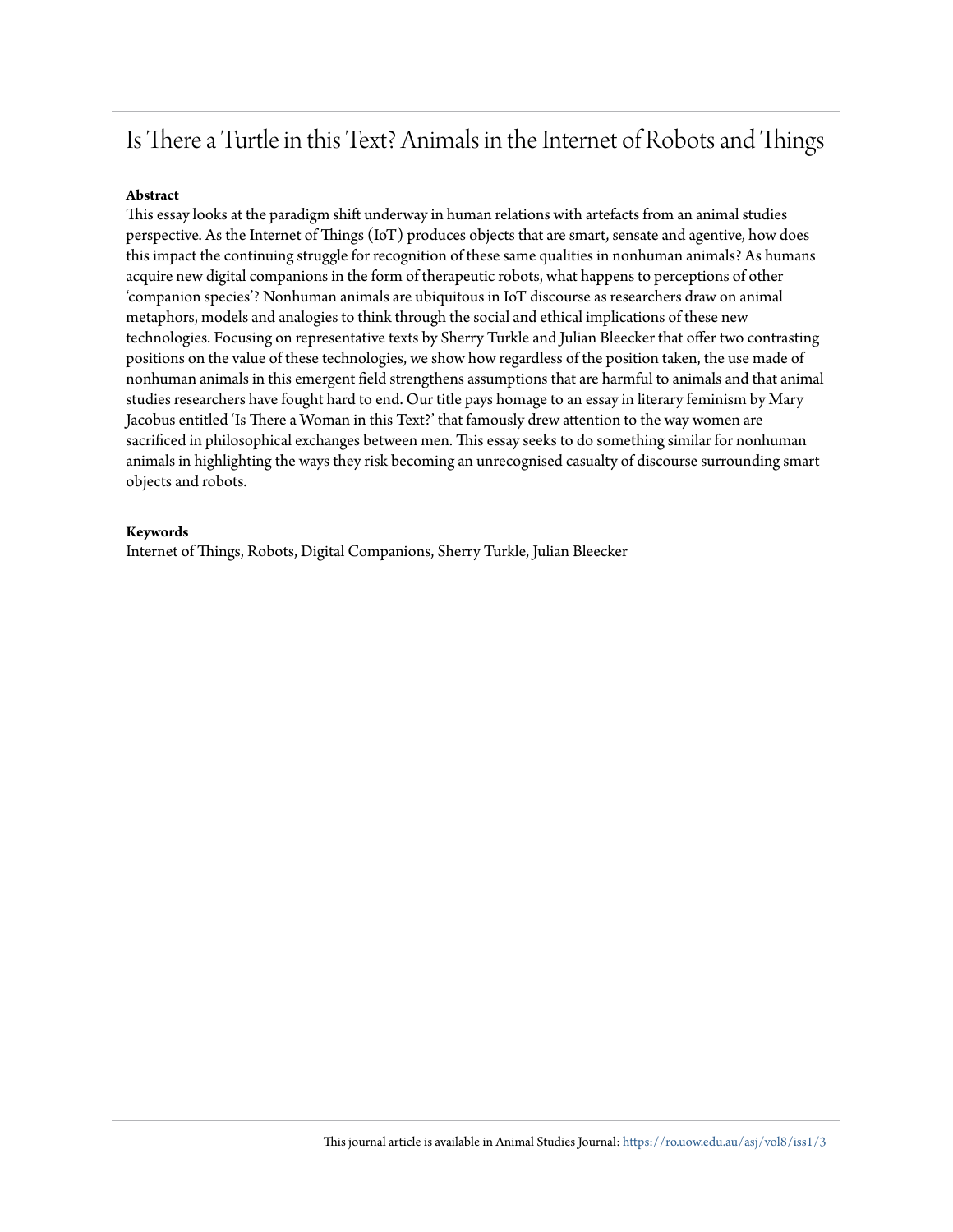# *Is There a Turtle inthis Text? Animals inthe Internet of Robots and Things*

**Nicola Evans University of Wollongong Alison Rotha Moore**

**University of Wollongong**

**Abstract:** This essay looks at the paradigm shift underway in human relations with artefacts from an animal studies perspective. As the Internet of Things (IoT) produces objects that are smart, sensate and agentive, how does this impact the continuing struggle for recognition of these same qualities in nonhuman animals? As humans acquire new digital companions in the form of therapeutic robots, what happens to perceptions of other 'companion species'?

Nonhuman animals are ubiquitous in IoT discourse as researchers draw on animal metaphors, models and analogies to think through the social and ethical implications of these new technologies. Focusing on representative texts by Sherry Turkle and Julian Bleecker that offer two contrasting positions on the value of these technologies, we show how regardless of the position taken, the use made of nonhuman animals in this emergent field strengthens assumptions that are harmful to animals and that animal studies researchers have fought hard to end. Our title pays homage to an essay in literary feminism by Mary Jacobus entitled 'Is There a Woman in this Text?' that famously drew attention to the way women are sacrificed in philosophical exchanges between men. This essay seeks to do something similar for nonhuman animals in highlighting the ways they risk becoming an unrecognised casualty of discourse surrounding smart objects and robots.

**Keywords**: Internet of Things, Robots, Digital Companions, Sherry Turkle, Julian Bleecker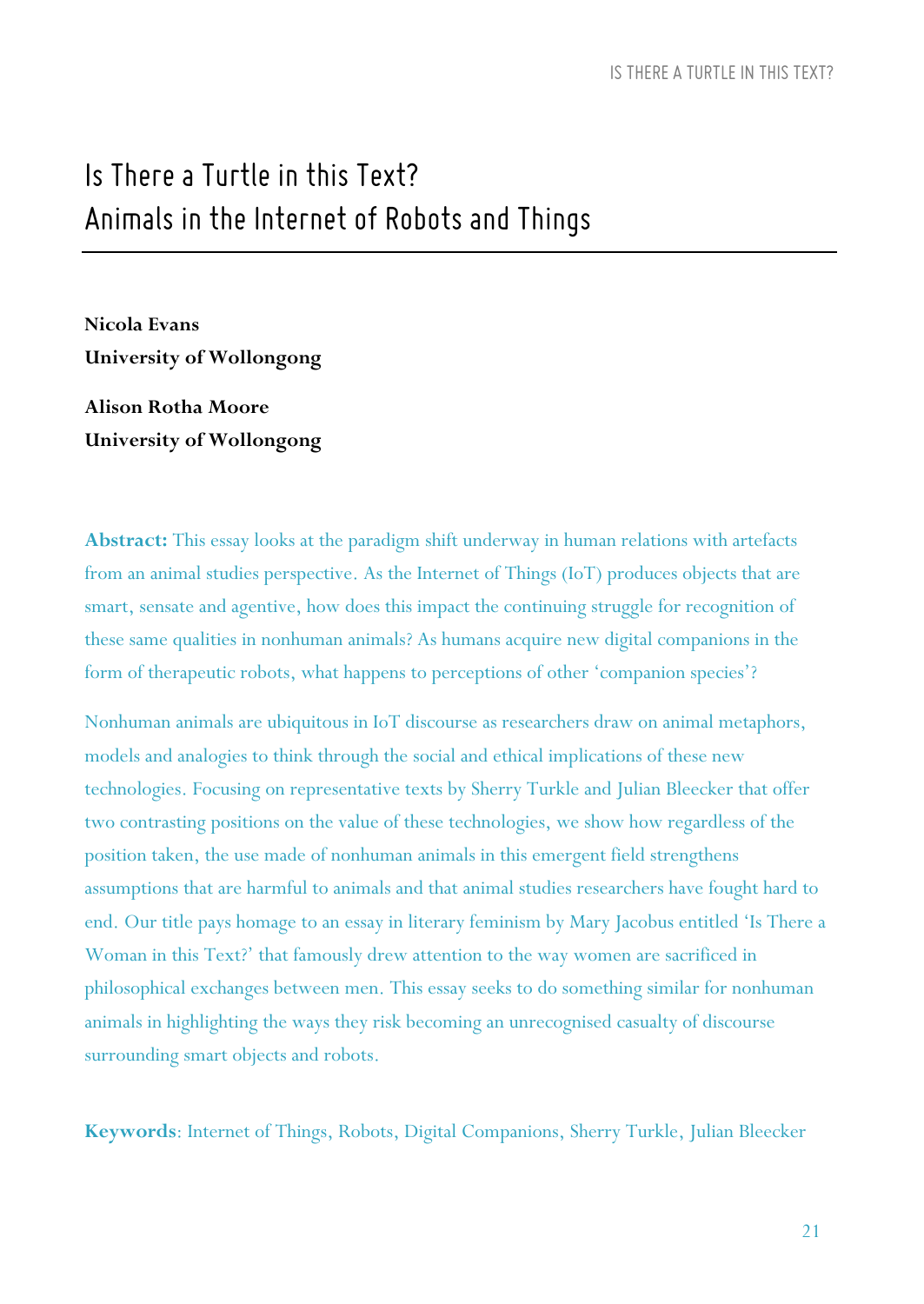On a visit to an exhibit on Darwin at the American Museum of Natural History, Sherry Turkle, professor at MIT and her fourteen-year-old daughter see a live Galápagos turtle in a glass case at the entrance.<sup>1</sup> The turtle is completely still. 'They could have used a robot', Turkle's daughter says (513). She was 'utterly unconcerned with the animal's authenticity', Turkle writes and when she starts to talk to others waiting in the queue, she finds other children agreeing with her daughter. The anecdote appears in the essay 'Authenticity in the Age of Digital Companions', in which Turkle argues the risks of allowing new generations of robots designed for social interaction to substitute for real human relationships. The anecdote is repeated in Turkle's book *Alone Together: Why We Expect More from Technology and Less from Each Other*, which reports on fifteen years of research on human relations with robots ranging from virtual toys and pet robots marketed to children to therapeutic robots designed for elderly residents of nursing homes.

Turkle's concerns stem from the attachments that she finds people are forming with robots: 'In the presence of … robotic creatures people are having feelings that are reminiscent of what we would call trust, caring, empathy, nurturance and even love, *if* they were being called for by encounters with people' (504). But these feelings, in Turkle's view, are based on a fiction, on robots that have been programmed to simulate engagement with us by making eye contact, by mirroring our words and tracking our movements. Turkle calls this a crisis of authenticity – a failure to value real relationships, just as her daughter failed to value the presence of a real Galapagos turtle. '[S]imulated love is never [real] love', (512) she writes, because you cannot have a real relationship with something that has no feelings and that cannot understand you. Are there 'some tasks such as providing care and companionship that only befit living creatures?' (501), Turkle asks. 'Can a human being and robot ever be said to perform the *same* task?' (501). It is clear that when it comes to love, the answer for Turkle is no.

If love is the issue though, then the daughter's remark – that the museum could have used a robot – could be read differently, suggesting not less, but *more* love and care for the living turtle. After all, the choice of a robot would have enabled the turtle to avoid being shipped to the museum to spend six months alone in a glass cabinet. In Sherry Turkle's view, the choice of a living turtle was consistent with the museum's focus on authenticity – she points out that they had Darwin's *real* magnifying glass, his *actual* notebooks and a *real* Galapagos turtle. But in lumping the turtle in with Darwin's *objects*, Turkle is performing the same category mistake for which she criticizes her daughter. If her daughter seemed unconcerned by the difference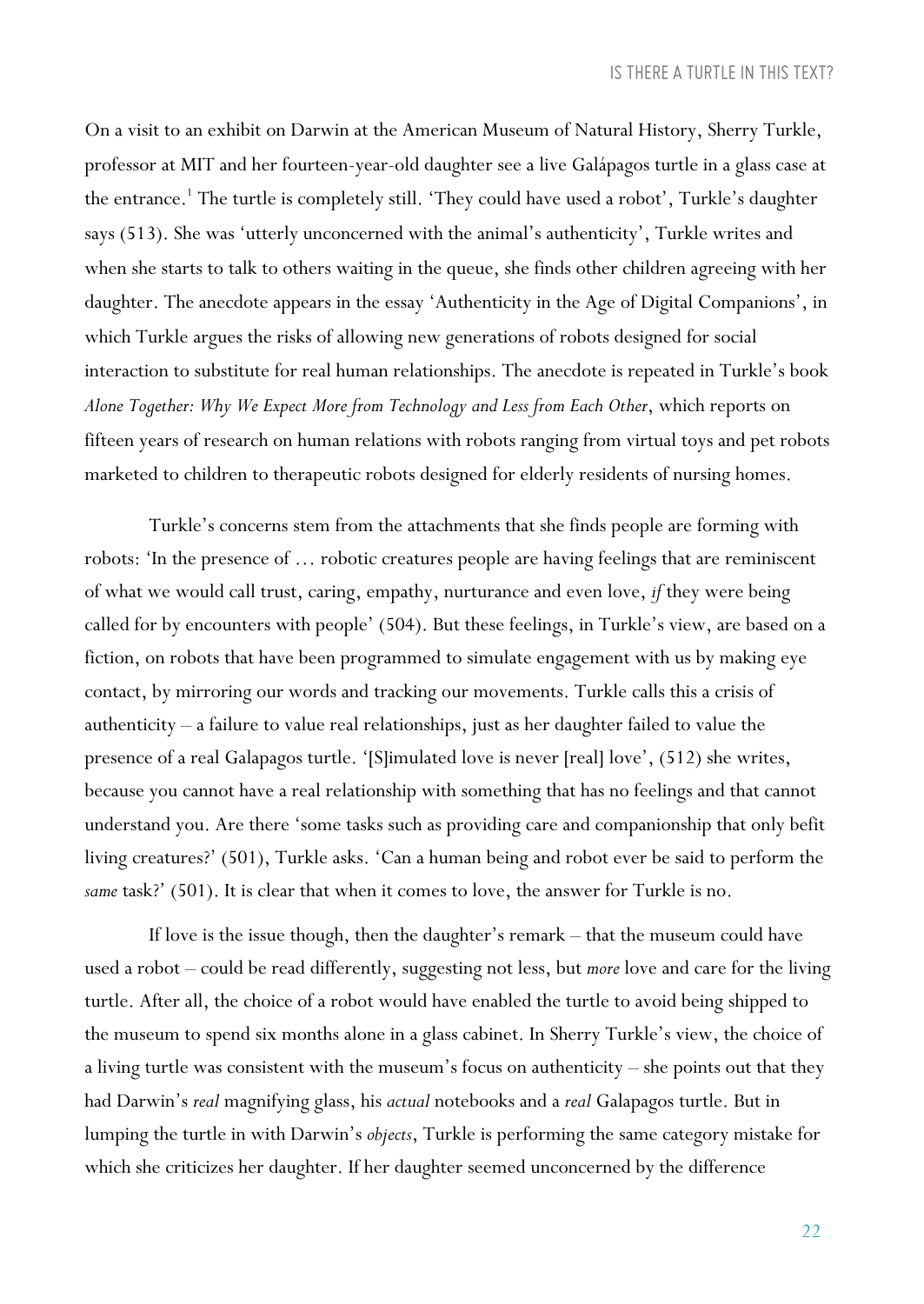between living creatures and things, when it comes to the turtle, so is Turkle. Like any narrative, an anecdote sometimes says more than the narrator intended. In Turkle's essay, the anecdote about the turtle does what the essay otherwise works to resist: it opens up her discussion of human-robot relations to allow nonhuman animals to come momentarily into focus.

Turkle is one of many scholars whose work explores the growing ubiquity of smart objects in human lives. Consideration of the social and ethical issues raised by these new technologies has overwhelmingly concentrated on how these technologies alter our conceptions of what it is to be human. For Katherine Hayles, the Internet of Things radically changes the relationship between humans and what she calls our newly 'animate' environment by challenging the idea that cognition and agency reside solely in human consciousness: 'no longer is human will seen as the source from which emanates the mastery necessary to dominate and control the environment. Rather, the distributed cognition of the emergent human subject correlates with … the distributed cognitive system as a whole, in which "thinking" is done by both human and nonhuman actors' (290). The Internet of Things might be seen as the physical correlate of a shift in human object relations taking place in a number of disciplines from anthropology to literature to the social sciences, in which objects are newly understood as 'actants' with a type of agency that helps build, maintain or disrupt the social networks in which humans are embedded. It is a shift in which 'the demarcation between the world of things and the world of persons is losing its former obviousness and solidity' (Pels, Hetherington and Vandenberghe 4).

But as objects become smart, communicative and even agentive, what happens to the fight for recognition of these qualities in animals, those other 'nonhumans'? As humans learn to think of objects in new ways, how might this affect the lives of animals, and our relation with/to them? In this essay, we are interested in beginning a different conversation about the Internet of Things and robots by looking at them from the perspective of animal studies, that is from a perspective that values the experience and lives of nonhuman animals and that is alert to the ways in which human activities, including discursive activities, damage or end those lives. What happens if we put the turtle back in, as it were, making him central, $2$  rather than peripheral to the discussion?

This is not to imply that animals are absent from this field of discourse. On the contrary,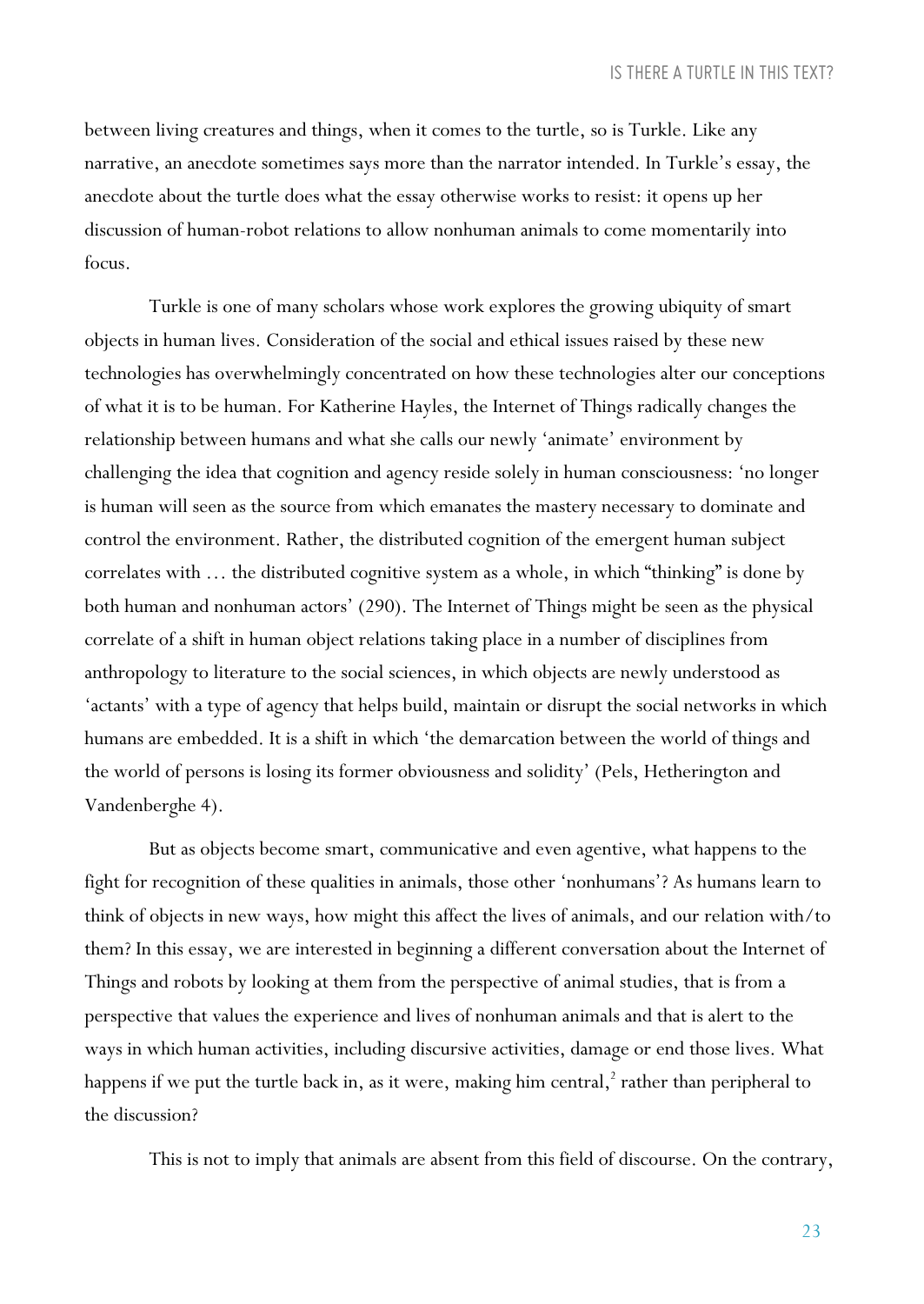animals permeate the language and practices of writers in the Internet of Things and robots. Author and researcher Bruce Sterling calls smart objects 'spimes' and describes the new class of (human) 'spime wranglers' that will be needed to manage them on this new frontier. Anthropologist of digital media Genevieve Bell refers to 'feral technologies' and 'feral data' as a way of talking about the unforeseen consequences of Internet technologies (Tucker). Animals are present in analogies used by robot ethicists discussing whether and how we should care about robots. Steve Petersen, for example, tackles the question of whether it is ethically appropriate for humans to design what are essentially slaves programmed to love their servitude and concludes that such a practice can be supported because we do the same in selectively breeding dogs who love to fetch and perform other services for humans. And animals are also ubiquitous as models for digital companions. Many of the current types of social robots – those designed for relationships with humans – are shaped like animals (Miklosi and Gacsi), including imaginary animals such as the Probo robot, one of the breed of 'huggable' robots aimed to mitigate stress for hospitalized children, or the Aflac duck introduced in 2018, or Paro, the most well-known of the therapeutic robots, shaped like a baby seal. Animals are everywhere in the Internet of Things, helping to build the models, metaphors and ethical frameworks of this field, both visible like the turtle in the glass case, and invisible in that they are rarely the subjects of this discourse. Indeed, to address the Internet of Things from the perspective of animal studies is not to imply animals are absent, but to ask how they are situated by this discourse. What assumptions about animals are being reinforced through the discursive service they perform? Consider, for example, how anthropologist of technology Genevieve Bell uses the phrase 'feral technologies.' When asked about this idea in an interview for *The Guardian*, Bell (whose Twitter handle is bell@feraldata) explains:

I began to think about camels, goats and cats – lots of animals jumped the boats in Australia and created havoc by becoming feral. Would feral be an interesting way for thinking about how technology had unintended consequences?

This usage wrongly endows the word 'feral' with a romantic rebellious aura – with a touch of postcolonial satisfaction at the way that the animals brought by colonists so quickly escaped their control. But as animal studies researchers have pointed out, animals who are constructed as feral and therefore valueless are 'subjected to the most terrifying and uncompromising forms of violence' (Wadiwel). In choosing the feral animal as a metaphor for technology, Bell obscures

24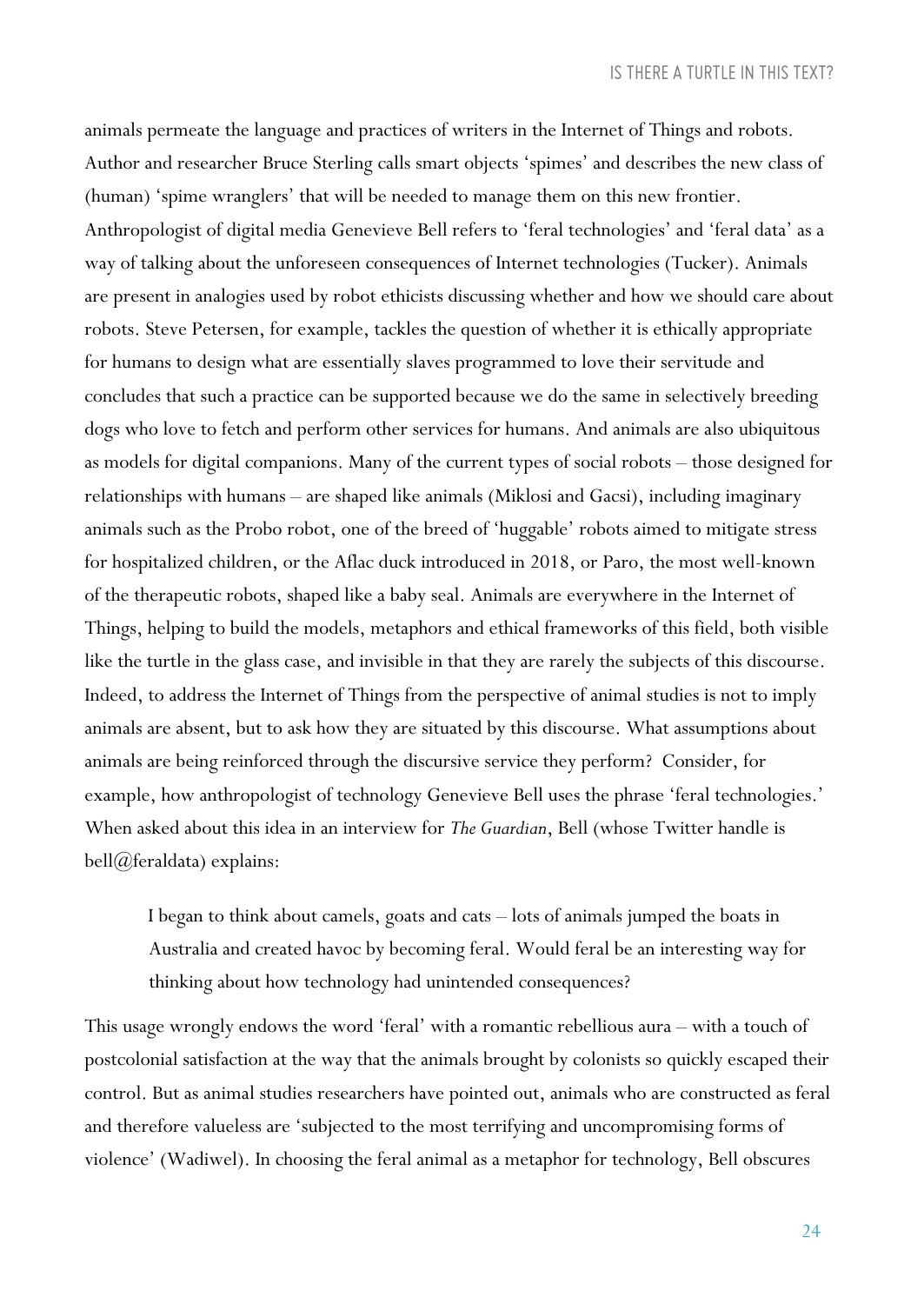the fate of the real bearers of this label. To look at discourse surrounding the Internet of robots and things from the perspective of animal studies means to be 'committed to … always asking "Where are the real animals in all this?"' (Chaudhuri 5).

Our title refers to a well-known essay in literary theory by Mary Jacobus entitled 'Is There a Woman in This Text?' about the place of women in discourse, focusing on a particular argument made by the philosopher Stanley Fish. Jacobus describes how Fish launches his argument through an anecdote about a female student whose naïve question facilitates the exchange between two male professors who hold rival theoretical positions. The presence of a third party – the 'idiot questioner disguised as dumb blonde' (117-118), as Jacobus describes her – acts as both catalyst and ground for the subsequent competitive philosophical exchange. In Jacobus's words, 'the function of the female in scenarios of this kind is to provide the mute sacrifice on which theory itself may be founded; the female is silenced so that the theorist can make the truth come out of her mouth' (118). Such triangular configurations appear frequently in accounts of how gender and race figure in relations of power and desire. Numerous theorists have analysed the way women function as the prize or stake in conflicts between rival groups of men (for example, Gayle Rubin; Susan Fraiman). To draw attention to the woman in the text is to give voice to that excluded third party of the triangle that mediates relations between the two principals. In this essay, we argue for the merits of applying this geometry to nonhuman animals and the role *they* play in mediating relations between humans and artefacts. To give voice to the turtle is to insert the interests of nonhuman animals into this conversation about human relations with smart objects.

It may seem that we are raising two separate issues, namely the use of animal metaphors in IoT discourse (describing data as 'feral'), and the creation of animal analogues (modelling Paro on a baby seal). Yet as Foucault argued, discourses are not merely 'groups of signs' but include 'practices that systematically form the objects of which they speak' (49). The choice of a baby seal as model for a robot reinforces the privileging of 'charismatic' species, usually mammals and often in neonatal or juvenile form as suitable recipients of human care and affection. The assumptions embedded in the morphology of Paro are thus as much a concern for the discursive work they perform as the consequences of animal metaphors.

The Internet of Things and robotics represent two major fields of investigation. Conventionally, robotics focuses on building artefacts to manipulate objects and simulate other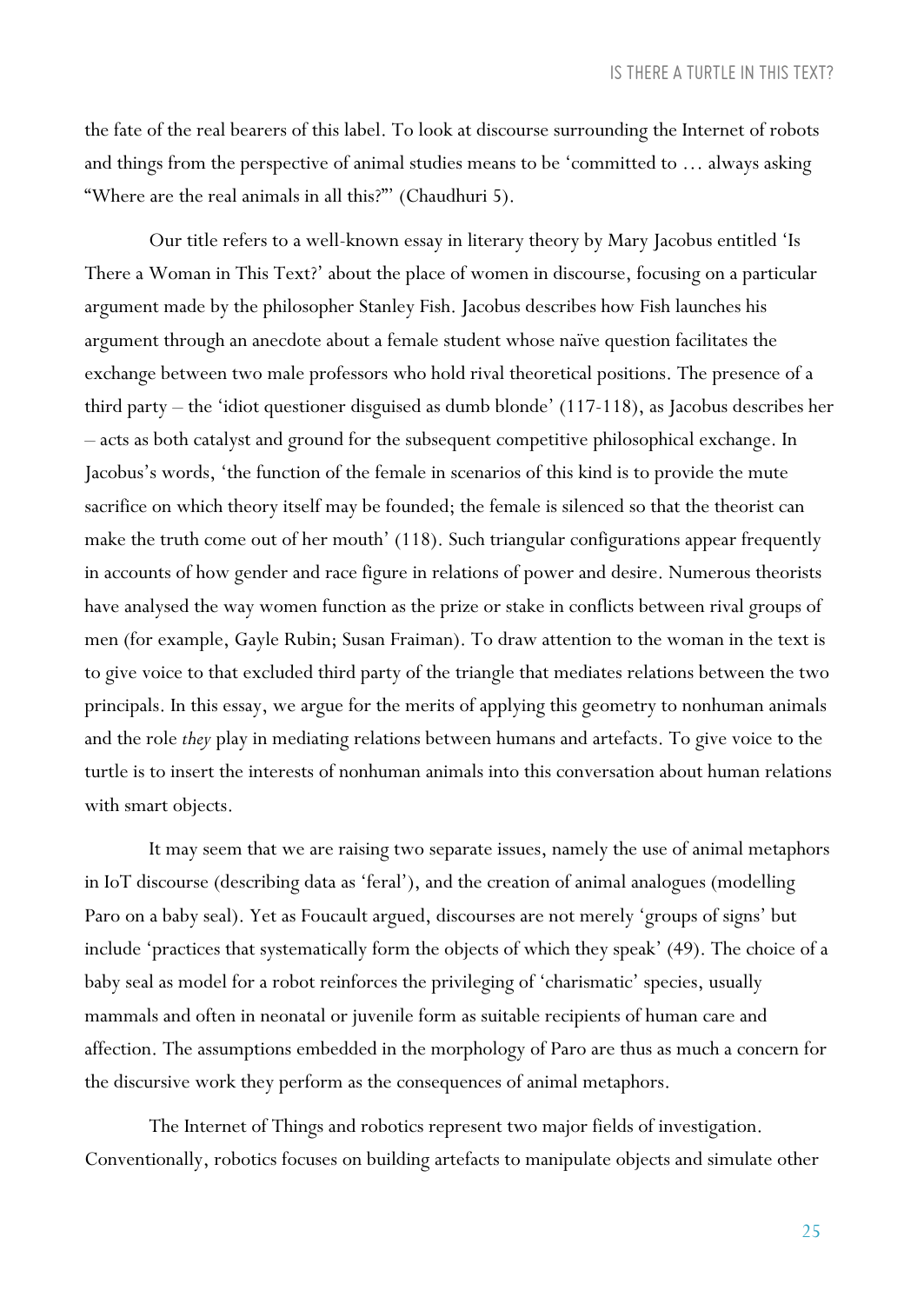human functions in a single entity. The Internet of Things, conversely, describes the spread of computing power into the environment, where everyday objects from telephones to light bulbs are equipped with technologies that make them 'smart', capable of collecting information and acting upon it without human intervention. An exploration of the discursive uses of nonhuman animals in both these fields is beyond the scope of a single essay. Since our intention is to invite further study by pointing to the questions and problematics raised by the way these fields engage with nonhuman animals, we have made no attempt to be comprehensive, but have chosen instead to begin this conversation with two representative and well-known essays by researchers in these fields. The essays we have chosen exemplify two major streams of discourse surrounding the Internet of Things and robots. Sherry Turkle is the author of six books about the Internet and one of the most high-profile critics of the effect of smartphones and robots on human relationships and everyday communication. The essay we look at here, 'Authenticity in the Era of Digital Companions', formed the substance of a widely seen TED Talk 'Connected, But Alone' with (at the time of writing) over five million views.

Our second text is an essay by Julian Bleecker entitled 'Why Things Matter'. Bleecker's essay represents a genre in IoT discourse known as 'design fiction', texts that imagine the future possibilities of a world of Internet-ready things. A large part of the IoT field is composed of design fictions and of these Bleecker's essay is especially well known. Finn Jorgensen argues that such design fictions are a critical part of IoT discourse, noting that 'to properly understand the Internet of Things, we need to look at its storytellers, the ones selling the idea of the connected future' (46). We chose Bleecker not only because he represents that strand of IoT discourse that in contrast to Turkle is openly utopian about the technology, but also because he explicitly makes nonhuman animals part of his vision, as is revealed in the essay's subtitle: 'A Manifesto for Networked Things: Cohabiting with Pigeons, Aibos and Arphids'. In what follows, we explore in detail how animals are positioned in these two types of discourse.

### *Turkle and Paro*

Often referred to as the 'Margaret Mead of digital culture', Sherry Turkle, a professor at MIT and trained clinical psychologist has become famous for her research on how technology is changing the way humans think, live and communicate. The essay considered here formed part of more than a decade of ethnographic fieldwork on human interaction with all kinds of digital creatures from smartphones to sociable robots. Turkle's essay traces a history of human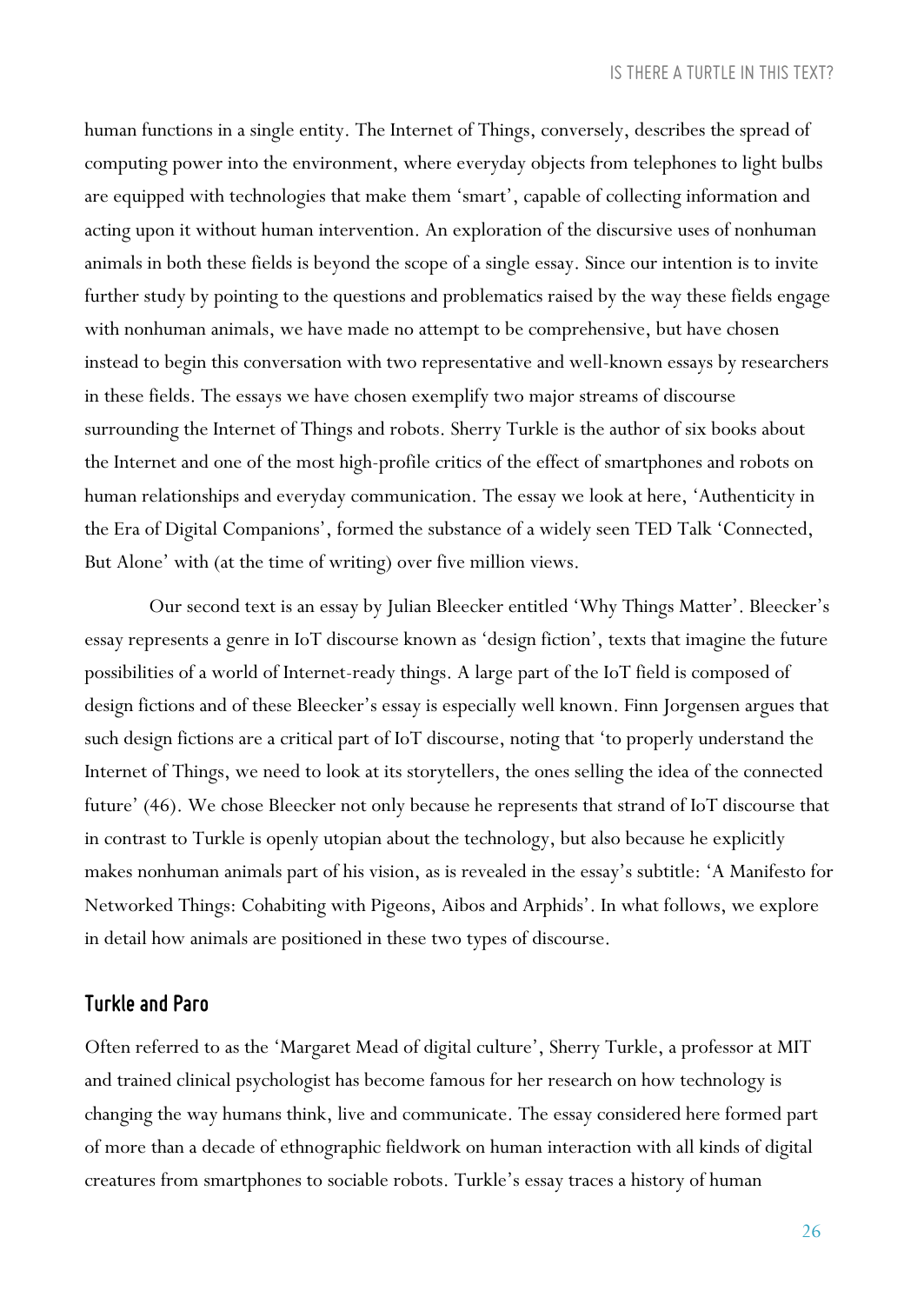enthusiasm for interacting with computer-generated creatures as though they were alive. She begins with Eliza, a computer program developed in the 1960s that simulated the conversational responses of a psychotherapist and was disturbingly popular with students, some of whom, Turkle mentions, wanted to be alone to talk with the program. As technology has advanced, new types of robots have appeared that possess increasingly sophisticated capacities for imitating human emotion and intelligence. Turkle describes the success of such robot technology with children, who form bonds with their Furbys and Tamagotchis, treating these artefacts as though they had interior lives, even when they are shown the toy's inner workings. But it is not just children who are susceptible. Even the researchers at MIT's famous technology lab are not immune. Turkle notes the real grief felt by Cynthia Breazeal, the chief designer of Kismet, a robot head designed to mimic the behaviour of a two-year-old, when her work with the robot came to an end after she had developed 'what might be called a maternal connection with Kismet' (509). Turkle persuasively points to the risks of such one-sided relationships with artefacts that cater to our narcissism by mirroring our moods and feeding our desires. Perhaps there will come a time, she suggests, when 'human relationships will just seem too hard' and people will prefer robots to the messy and always 'resistant human reality' (514).

One place these concerns come to the fore is in the use of robots developed as companions for elderly people in nursing homes. Turkle focuses on Paro, a Japanese robot shaped like a baby seal with multiple sensors that allow it to simulate interaction, sensing moods through how hard it is stroked, making expressive sounds and moving its head to follow its human owner and sustain eye contact. The Paro is already in use in nursing homes in the US, Australia and Japan and sufficiently well known to be featured in an episode of the Netflix comedy *Master of None*. One of Turkle's subjects, an elderly woman called Ruth, is visibly consoled by stroking Paro, imagining that the robot seal shares her sadness:

Ruth, depressed about her son's abandonment, comes to regard the robot as being equally depressed. She turns to Paro, strokes him, and says, 'Yes, you're sad aren't you. It's tough out there. Yes it's hard'. Ruth strokes the robot once again attempting to comfort it, and in so doing, comforts herself. (511)

Turkle voices a number of important issues – might such robot companions replace human contact, serving as an excuse for relatives not to visit? Is the illusion of understanding that Ruth acquires from her pet robot of value? Shouldn't we in fact prefer the relationships that Turkle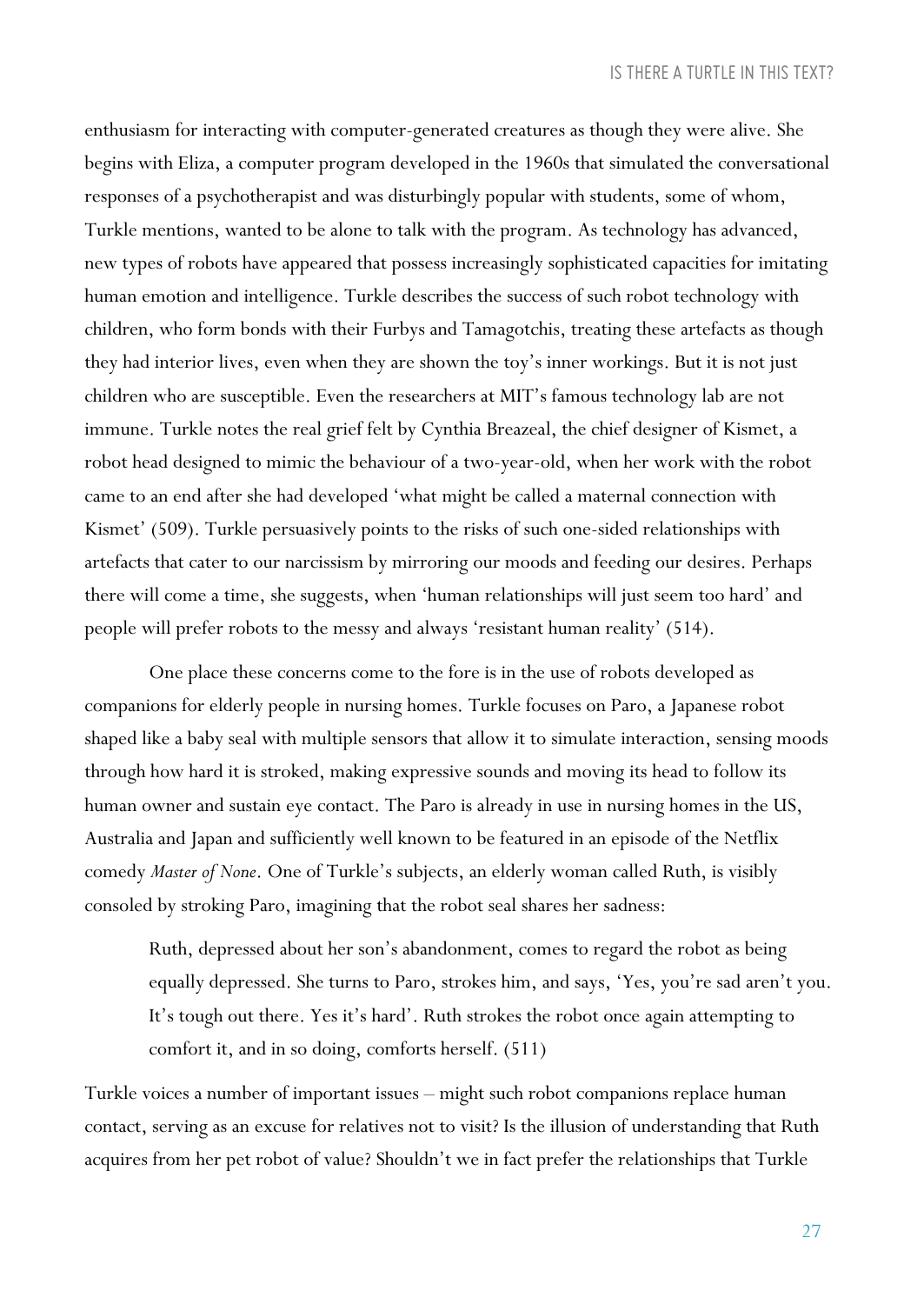christens as 'authentic' – those with humans where the capacity for genuine understanding and reciprocity exists? In Turkle's widely viewed TED Talk she is more forthright about the problems she sees in therapeutic robots like Paro and the illusory comfort they give to women like Ruth:

That woman was trying to make sense of her life with a machine that had no experience of the arc of a human life … during that moment when that woman was experiencing that pretend empathy, I was thinking, 'that robot can't empathize. It doesn't face death. It doesn't know life'.

Rereading these arguments through the lens of animal studies however, it is striking how much of Turkle's argument rests on an unquestioning view of animals themselves. Importantly, many of the reasons Turkle gives to explain why interactions with robots cannot count as real would also disqualify our relationships with animals. If a robot has no experience of the arc of human life, neither does a dog, whose arc is so much shorter and whose sense of mortality or life is likely to differ from humans. If the criteria for authentic love, caring and empathy in a relationship is the capacity to reciprocate those emotions in ways humans recognise, then a bewildering multitude of human relations with nonhuman animals would fail to measure up. A number of humans would also fail on these criteria, people with mental illness or disability as well as those people who for other reasons fail to reciprocate love. Turkle emphasises that humans have at least the capacity to care, even if it is not exercised: 'We can be disappointed in people, but at least we are disappointed about genuine potential. For robots, the issue is not disappointment, because the idea of reciprocation is pure fantasy' (505). If this manoeuvre seems familiar, it is because humanists have made these arguments before to defend the frontier between humans and animals. The attempt to distinguish humans from animals through the identification of uniquely human characteristics such as rationality, intelligence or language has often resorted to claims about 'potential' to address the problem of the humans that would be excluded. Turkle's efforts to shore up the border between humans and robots are based on love, rather than language or rationality. But the problem of defining love in ways that exclude too many beings remains.

The parallels become especially pronounced as Turkle advocates for a return to the early days of artificial intelligence when 'people were much more protective of what they considered to be exclusively human characteristics … people … drew a line in the sand.

28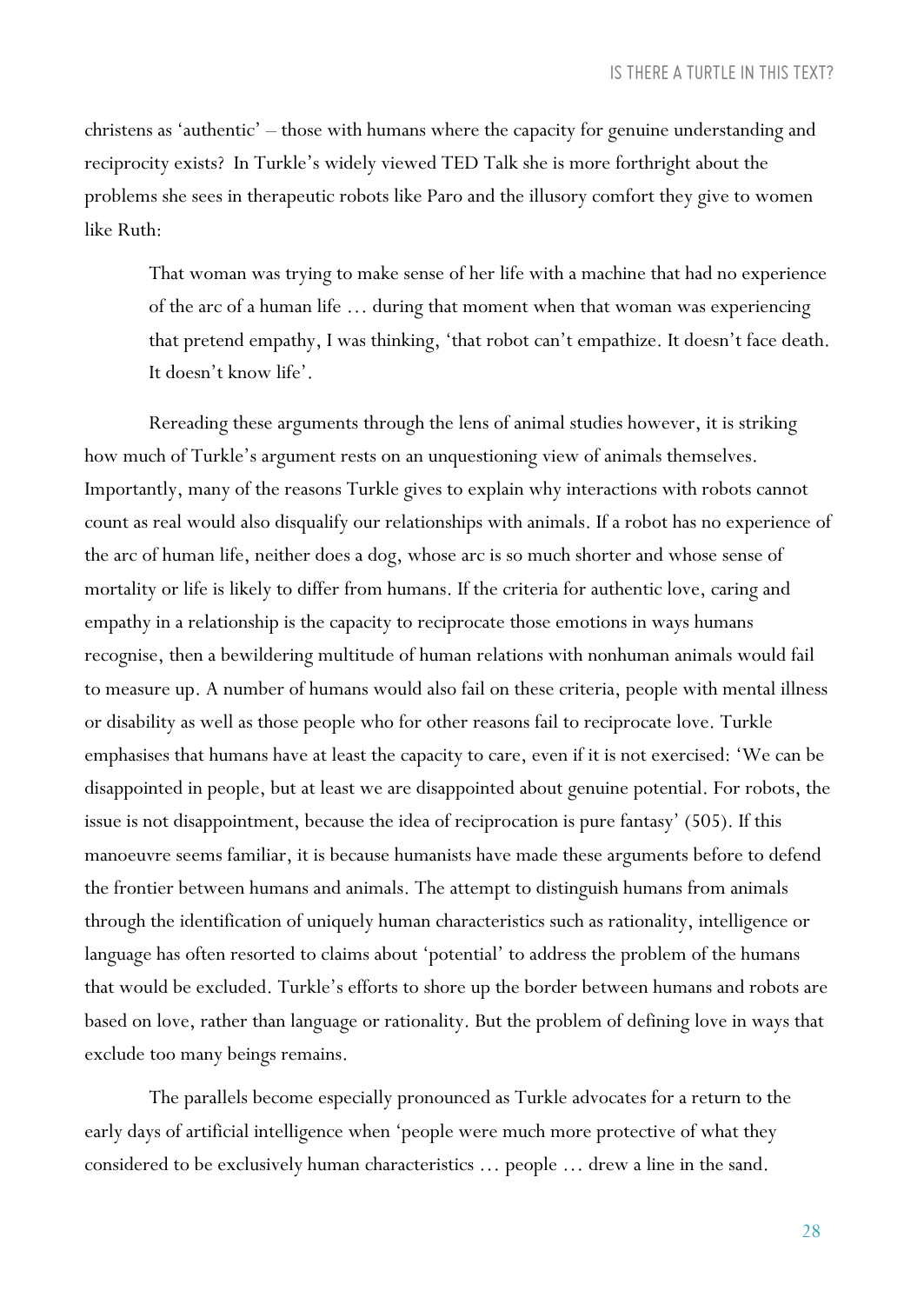Machines could be cognitive, but no more' (512). Paraphrasing Marvin Minsky's early definition of artificial intelligence as 'the science of making machines do things that would require intelligence if done by people', Turkle suggests that when it comes to this new breed of sociable robots simulating emotional intelligence, we should be precise in our attributions, saying that 'The robot is exhibiting behaviour that would be considered caring if performed by a person (or perhaps an animal)' (512). The language here is remarkably close to the way in which Jane Goodall was instructed by her professors at Cambridge how to hold the line between humans and chimpanzees. When Jane Goodall as a new PhD student attempted to say that a chimpanzee she was observing exhibited jealousy, she recalls that her mentor Richard Hinde was adamant that such anthropomorphisms would not be respected as scientific. Hinde instead advised Goodall to use the same careful phrasing that Turkle prescribes for talking about robots, 'I suggest you say that Fifi behaved in such a way that if she had been a human child we would say that she was jealous' (Goodall).

When Turkle echoes this instruction in the case of robots, she groups animals with humans in their capacity to love, a testament to how much Goodall and other ethologists have succeeded in challenging the idea that the full spectrum of emotion belongs to humans alone. But Turkle places animals in parenthesis, qualifying their status with a 'perhaps'. The uncertainty expressed by 'perhaps an animal' reflects the ambivalent position of animals in this discussion. Nonhuman animals cross and recross the boundary that Turkle is trying to install, as at times in Turkle's account they are grouped with humans as living creatures and at times with inanimate objects. In a revealing moment Turkle refers to the new generation of robots as seductive because of the ways they are able to simulate behaviour that 'pushes our Darwinian buttons' (2007, 511). The metaphor perfectly captures that ambivalence, mixing a Darwinian perception of animals' capacity for emotion with a Cartesian view of animals as nature's automatons – and at the same time exposes an underlying anxiety about what our proclivities for bonding with robots reveals about *us*.

The discourse of human exceptionalism that Turkle promotes in order to resecure the border between robots and humans is problematic for humans and devastating for nonhuman animals; the idea of unique characteristics that gives humans exclusive rights to freedom from pain and death continues to rationalize untold suffering and horror in the treatment of nonhuman animals. Regardless of the position one takes on the human robot interactions, the establishment of such narrow parameters for authentic relationships has significant implications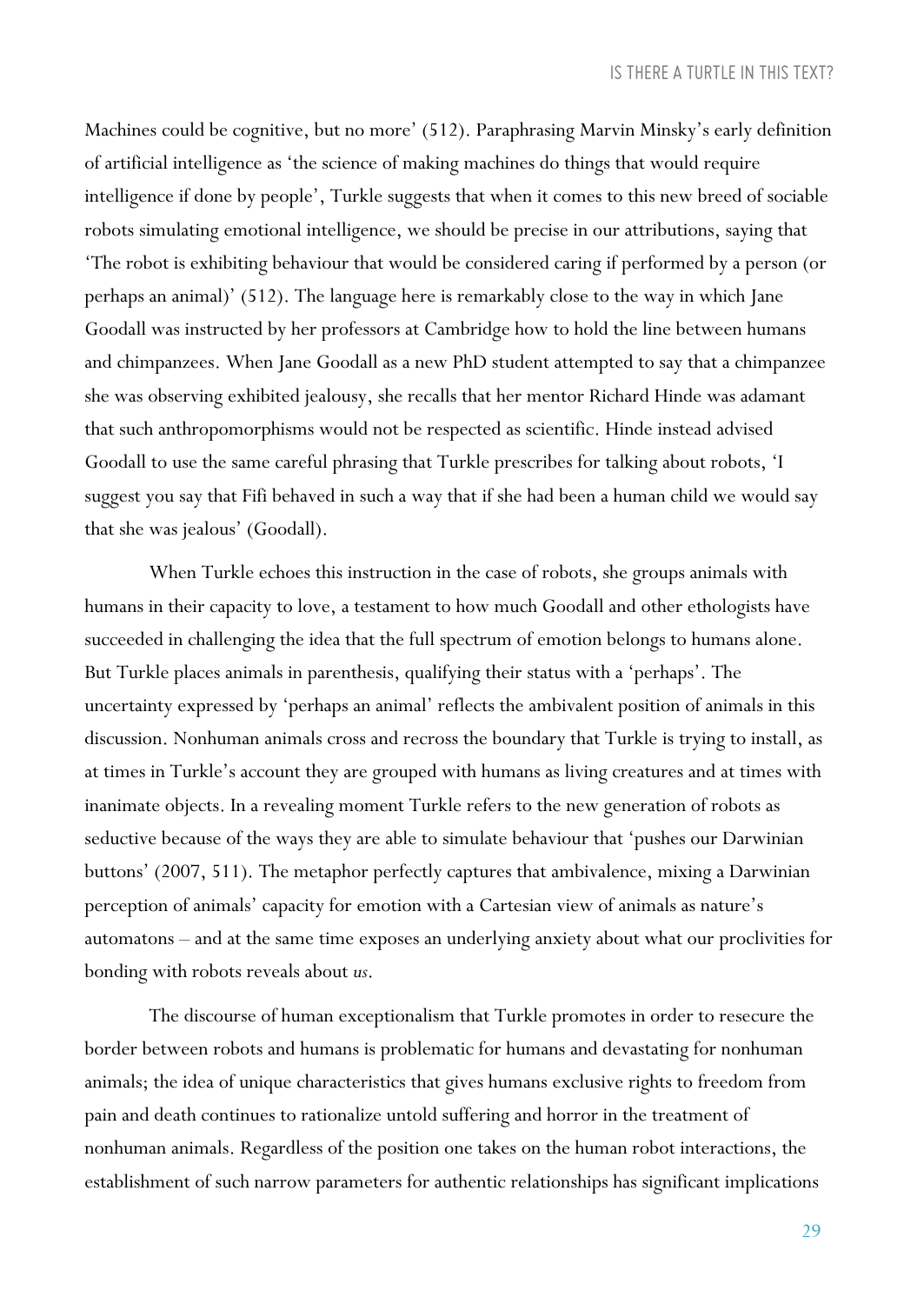for how we perceive and value human animal relations and it is an important reason why discourse surrounding robots and the internet of things matters for animals.

There are also pragmatic reasons to make nonhuman animals part of the conversation on the ethics and social impact of robots. The ethics of using therapeutic robots such as Paro to substitute for human companions raises one set of questions, but the ethics of substituting robots for therapy animals raises quite another. On the one hand the recruitment of animals for animalassisted intervention programs in nursing homes and prison programs liberates a number of dogs from shelters. Approximately half of animal-assisted intervention agencies use dogs from shelters (Serpell et al.). On the other hand, research on the welfare of therapy animals points to a number of problems in the care those animals receive. The organisers of such programs rarely have the training in animal care to be able to identify signs of stress and illness in the animal (Serpell et al.). Many species that are used as therapeutic companions are unsuited, such as parrots who have recently become a popular choice for residential homes that are not set up to meet the specialized needs of avian species (Anderson et al.).

In Alexis Elder's discussion of robot companions for geriatric care, he notes that the use of pet robots insures that people suffering from mood swings or poor impulse control will not hurt a living animal (92). But if a person abuses a robot animal, is nothing being hurt? What if such behaviours with something that looks like a dog influence how real animals are treated? In a recent discussion of the legal extension of personhood to robots, Marc De Leeuw suggests that as robots start to resemble humans ever more closely, it is important to treat them *as* humans in order to preserve the norms regarding how living people should be treated. On the other hand, in light of the abuse that living people too often receive, it might be safer to ask people to treat a robot like a robot, on the grounds that an expensive technological device would be better treated than many living creatures and one might extend that argument to robots modelled on pets as well.<sup>33</sup>

For Turkle, '[t]he question is not whether children will love their robot pets more than their real pets, but what loving itself will come to mean' (514). We argue that both kinds of questions are relevant to nonhuman animals. One of the children waiting in line at the Darwin exhibition would have preferred a robot turtle to a living one because 'Its water looks dirty, gross' (513). If Turkle worries that there are hard, messy realities that will cause humans to prefer robots to relationships with other humans, there are as many if not more reasons to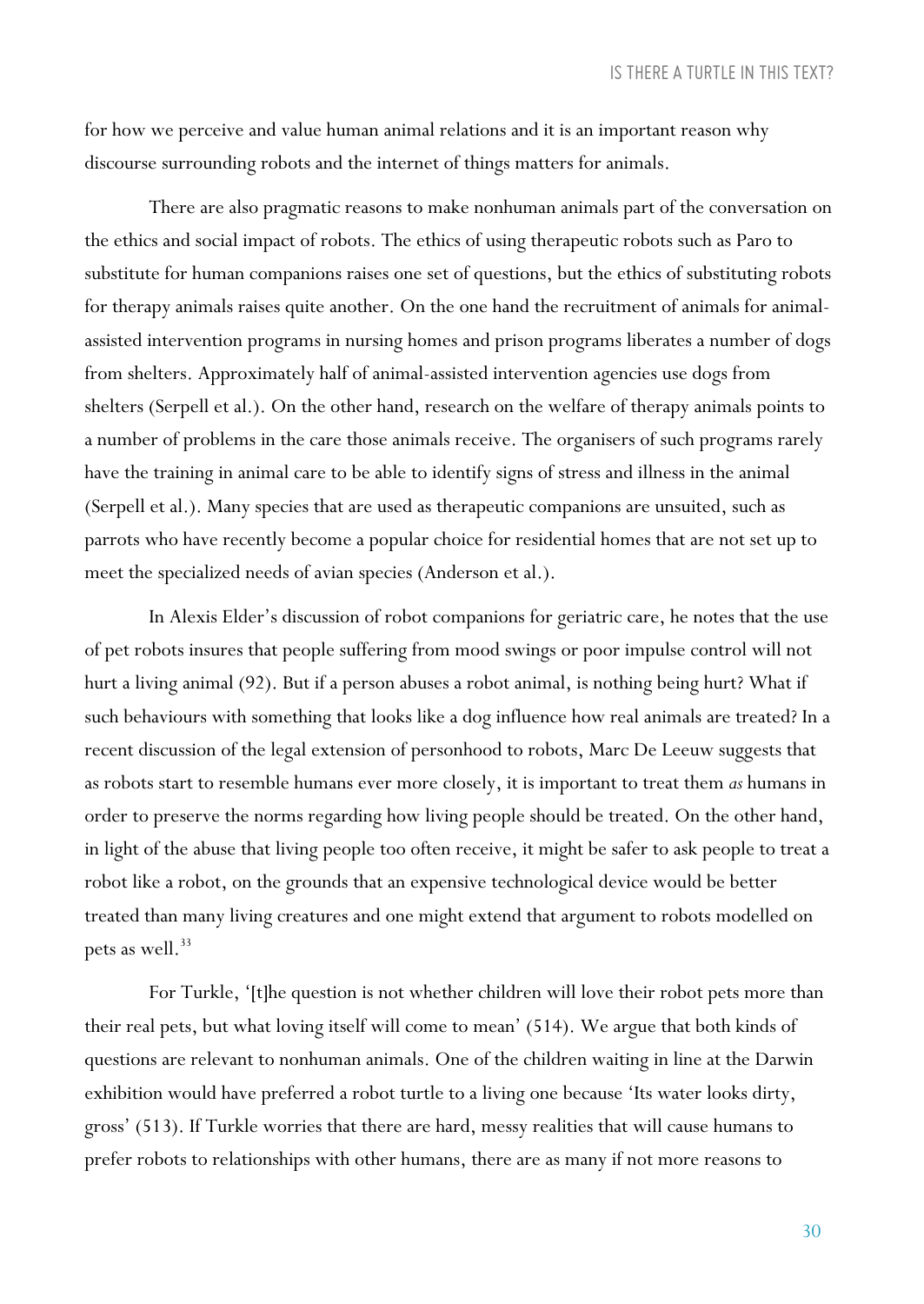worry about how robots might affect the choice to have a real dog, given the breeding programs already in existence aimed at producing dogs who do not shed their fur or otherwise inconvenience humans.

#### *Designing anInternet of Things with animals*

Like Turkle, Julian Bleecker does not shy away from mess; his manifesto for things actively embraces it, seeing the Internet of Things as a way to thicken up human communication with the 'messy imbroglio' of 'transspecies dialogue'. Bleecker's manifesto bears the hallmarks of design fiction writing on 'ubiquitous computing', the subject of an influential article by Mark Weiser published in 1991. Weiser argued that in the twenty-first century, computer technology would become as commonplace as writing technology, embedded invisibly into the human environment, unobtrusively present in the form of (for example) tiny tabs that would turn windows, walls or car mirrors into communication surfaces and information sharing devices. Weiser hoped that ubiquitous computing would liberate humans 'holed up in windowless offices before glowing computer screens' (102) by seamlessly integrating computers with human lives, making computers invisible parts of human interaction rather than a barrier to it. The idea of ubiquitous computing also hoped to free humans from the problems of information overload. As Weiser explains:

There is more information available at our fingertips during a walk in the woods than in any computer system, yet people find a walk among trees relaxing and computers frustrating. Machines that fit the human environment instead of forcing humans to enter theirs will make using a computer as refreshing as taking a walk in the woods. (102)

Weiser's essay manifests many of the features that are typical of design fiction ideology, such as the promise that technology will liberate humans without harming the status quo or in any way unsettling the political and social arrangements of the present (Gonzatto et al.). All of Weiser's ideas of transforming how we use computers are wedded to the corporate structures of work that characterize the present (Bell and Dourish). Indeed, Weiser is open about the fact that his vision of the future 'will enable nothing fundamentally new, but [makes] everything faster and easier to do' (100). Yet in inviting us to imagine a world where using a computer is 'as refreshing as taking a walk in the woods', Weiser's vision holds out the alluring possibility of healing the rift between humans and nature.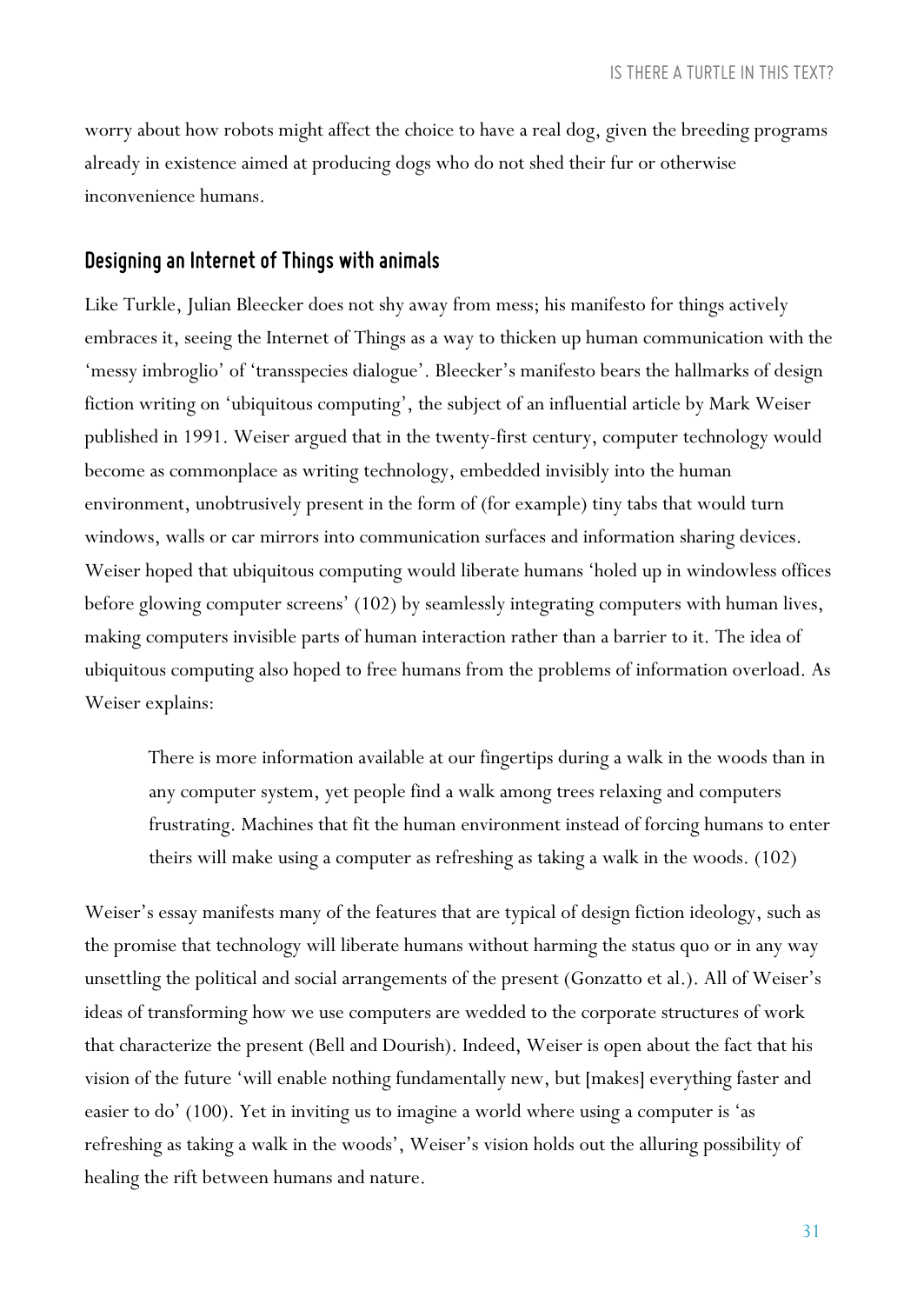Bleecker's design fiction published as a manifesto on the Internet of Things in 2006 goes Weiser one better. Set like Weiser's vision in the proximate future, the manifesto is unabashedly utopian in his hopes for the Internet of Things. Bleecker describes his manifesto as some 'scribblings' that emerged from a workshop held at the Near Future Laboratory he cofounded. The manifesto was first published on a blog with a note that the piece is unfinished. The essay is written in the headlong, enthusiastic and provocative style of someone intent on getting his ideas down fast. Yet although it reads in part like a draft, the manifesto is widely cited by scholars and was reprinted in Routledge's collection of key articles and classic debates on the 'object' (Candlin and Guins).

A definition formulated by the cluster of European Research Projects on the Internet of Things clarifies the way this emerging technology shifts our understanding of what 'things' are:

'Things' are active participants in business, information and social processes where they are enabled to interact and communicate among themselves and with the environment by exchanging data and information sensed about the environment, while reacting autonomously to the real/physical world events and influencing it by running processes that trigger actions and create services with or without direct human intervention. (Mueller et al. 161)

For Bleecker, the new capacity of things to use and exchange information without human intervention carries with it an opportunity to turn a whole variety of nonhuman entities from pigeons to pet robots into 'socially relevant actors' and even 'strong willed agents', with the capacity to effect change. Bleecker invites us to imagine a world in which all kinds of objects and creatures begin to speak up and participate in human conversations on the Internet. Imagine, he writes,

Critter cams that disseminate a realtime video stream from a Kapok tree in the Amazonian rain forest or an RSS feed and podcast from a school of migrating whales showing all kinds of meaningful environmental data. What about video blogs from schools of dolphins and whales that will make it increasingly difficult to ignore the plumes of toxins in the oceans and the slaughter of their kin by whalers and felonious fishing fleets? What if automobiles had their say about their fossil fuel consumption?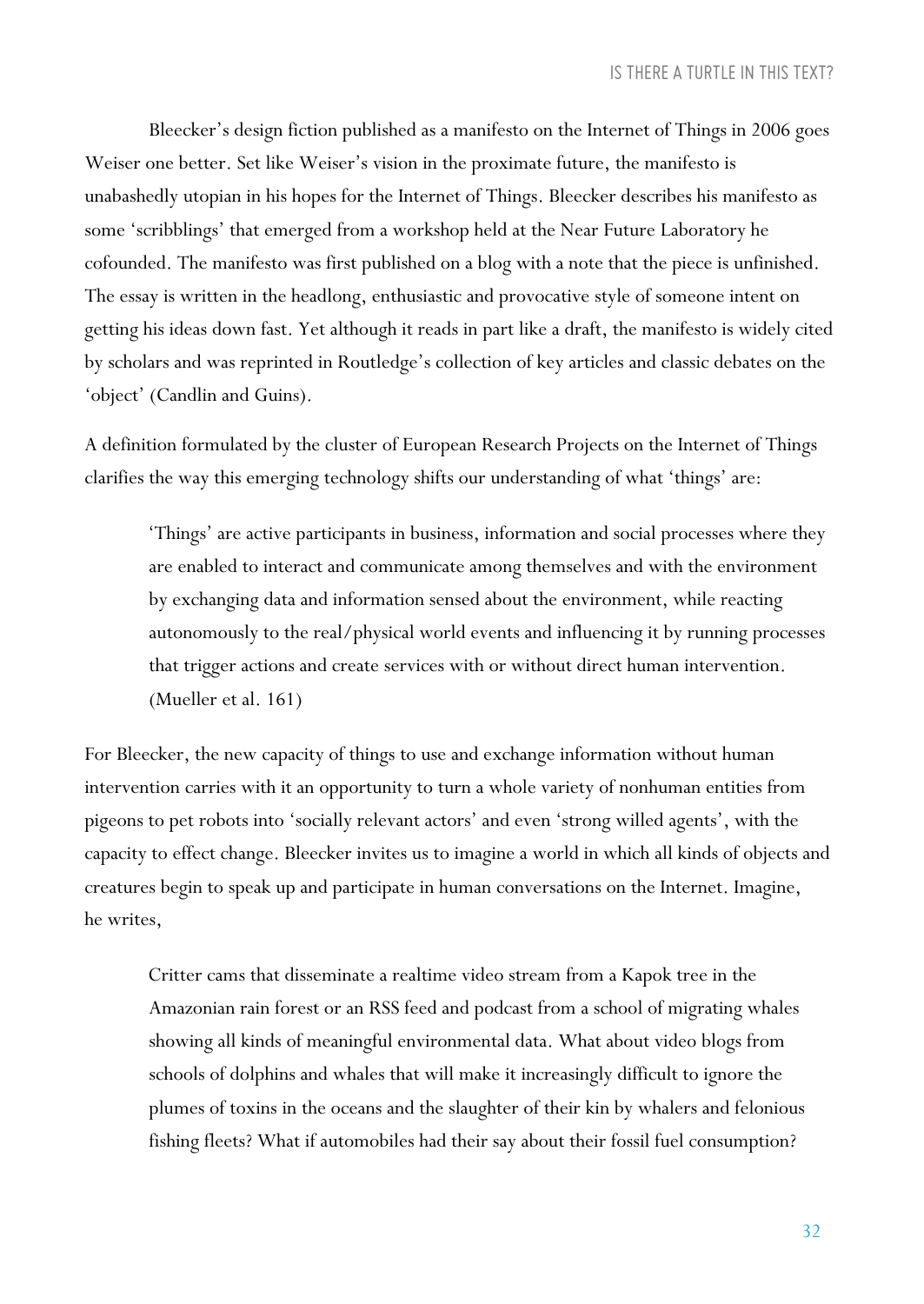In such possibilities, Bleecker sees the chance of 'the thick, contested and messy imbroglios of trans-species dialogue that lead to more habitable worlds'. As an example of the interspecies alliances for a better world that he envisages, Bleecker describes the 2006 project by Beatriz da Costa known as 'Pigeonblog'. Da Costa, an interdisciplinary artist and researcher at the University of California Irvine, worked with engineers, scientists and pigeon fanciers to equip pigeons with GPS enabled sensors and tracking devices so that when released they could measure pollution levels in the air above Los Angeles and stream these data to the Internet. Donna Haraway describes how the human collaborators on this project worked for a year to find a backpack sufficiently small to be comfortable for the pigeons and to ensure that the burden did not make them vulnerable to predators. Describing the projectas a 'social public experiment between human and nonhuman animals,' Da Costa aimed to catch the imagination of the public, raise the profile of citizen science and point the way to collaborations between artists, scientists and nonhuman animals on projects such as pollution where all parties have a stake.<sup>4</sup>

Here is how Bleecker describes the PigeonBlog project:

Whereas once the pigeon was an urban varmint whose value as a participant in the larger social collective was practically nil or worse, the Pigeon that Blogs now attains first-class citizen status. Their importance quickly shifts from common nuisance and a disgusting menace, to a participant in life and death discussions about the state of the micro-local environment. Pigeons that tell us about the quality of the air we breath [sic] are the Web 2.0 progeny of the Canary in the Coal Mine.

Although Bleecker's manifesto seemed initially to place nonhuman animals, humans and things on the same playing field, hierarchies emerge very quickly. The pigeon's 'first class citizen status' is undercut by evaluations that rate the pigeon exclusively in terms of what it can do for humans, as the comparison to canaries in coal mines suggest, and it's a comparison that does not suggest a primary concern for pigeon well-being (despite the hunt for pigeon-sized backpacks) or pigeon intersubjectivity (pigeons do not think of themselves and each other as mere 'nuisances'). But even in its own terms, Bleecker's characterization of pigeons is inadequate, failing to recognize a long history of pigeon service to humans in the form of food, medicines and most famously as a method of long-distance messaging (Allen). Far from being just 'urban varmints' to humans, pigeons employed in their thousands in World War II saved the lives of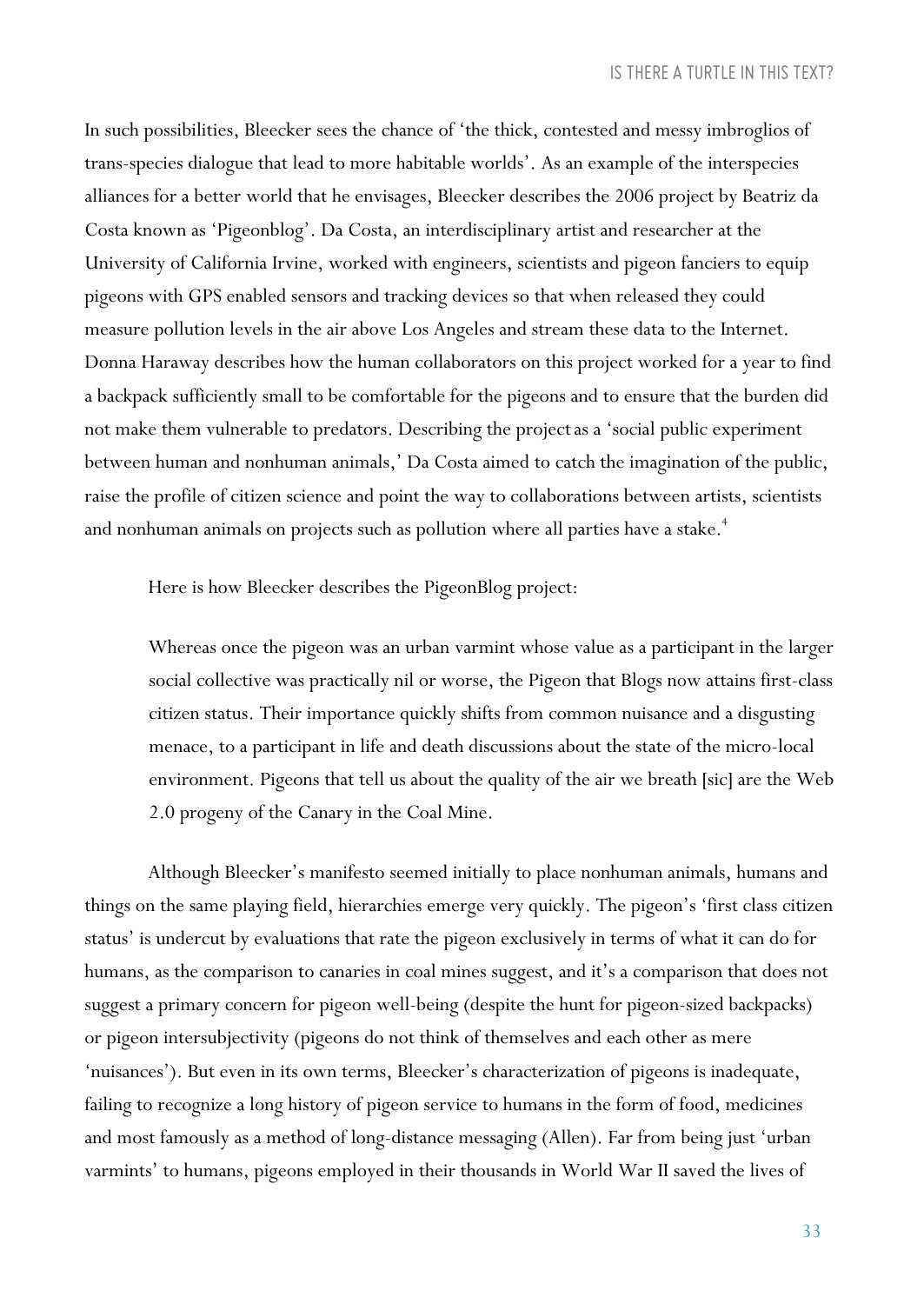countless soldiers and were found to be better at search and sea rescue than humans thanks to their superior eyesight (Allen 27). It was in fact a photograph of a pigeon equipped with a camera in World War II that inspired Da Costa's project ('PigeonBlog').

Bleecker does not seem to know much about pigeons, but does he need to? He is after all a 'designer and engineer focusing on creating speculative objects hardware and software,' to quote from his online biography at *nearfuturelaboratory.com*, and one cannot be interested in everything. The point here is not to criticise Bleecker for a lack of information about pigeons, but to make a different argument about a missed opportunity.

One of the stated goals of this design fiction is to think about how the world might shift once objects and animals are participating in the Internet of Things: 'What difference do other blogging species have on how we understand how the world works, or how we work to change the world?' (Bleecker). Despite the rhetoric of change, there is no attempt to imagine the world from different nonhuman perspectives. If 'things now have a voice in the collective of human social exchange', the imagination of what they might say is resolutely anthropocentric, concentrated on human needs: 'Let the pigeons help us speak on the environment. Let Poultry get us to think seriously about a world where the H5N1 virus takes charge'. One of the ways in which *this* design fiction remains tied to the status quo is that human domination of animals remains untouched despite the egalitarian goals of creating more habitable worlds. The classes of animal that Bleecker mentions are those that are either in subordinate relations with humans – animals at Seaworld, pet animals, animals whose identity is subsumed by words such as 'poultry', animals threatened with extinction.

Sometimes Bleecker advances animals as models for thinking through what object agency might look like. He references the Pacific Northwest salmon and the spotted owl as examples of how the nonhuman world can shift humans about, rearrange space and redirect resources: 'Heck, most humans don't have the capacity to effect the kind of worldly change and receive the same order of protection, status and economic resources *as a fish*'. To select as examples of nonhuman agency two species that have been brought to the edge of extinction through human activities is an odd but revealing choice. It suggests that the presence of nonhuman animals in this context offers reassurance that a world of networked things will accommodate rather than endange human sovereignty, that it will like the 'poultry' and the fish still be a world designed for human consumption. At the beginning of his section on agency,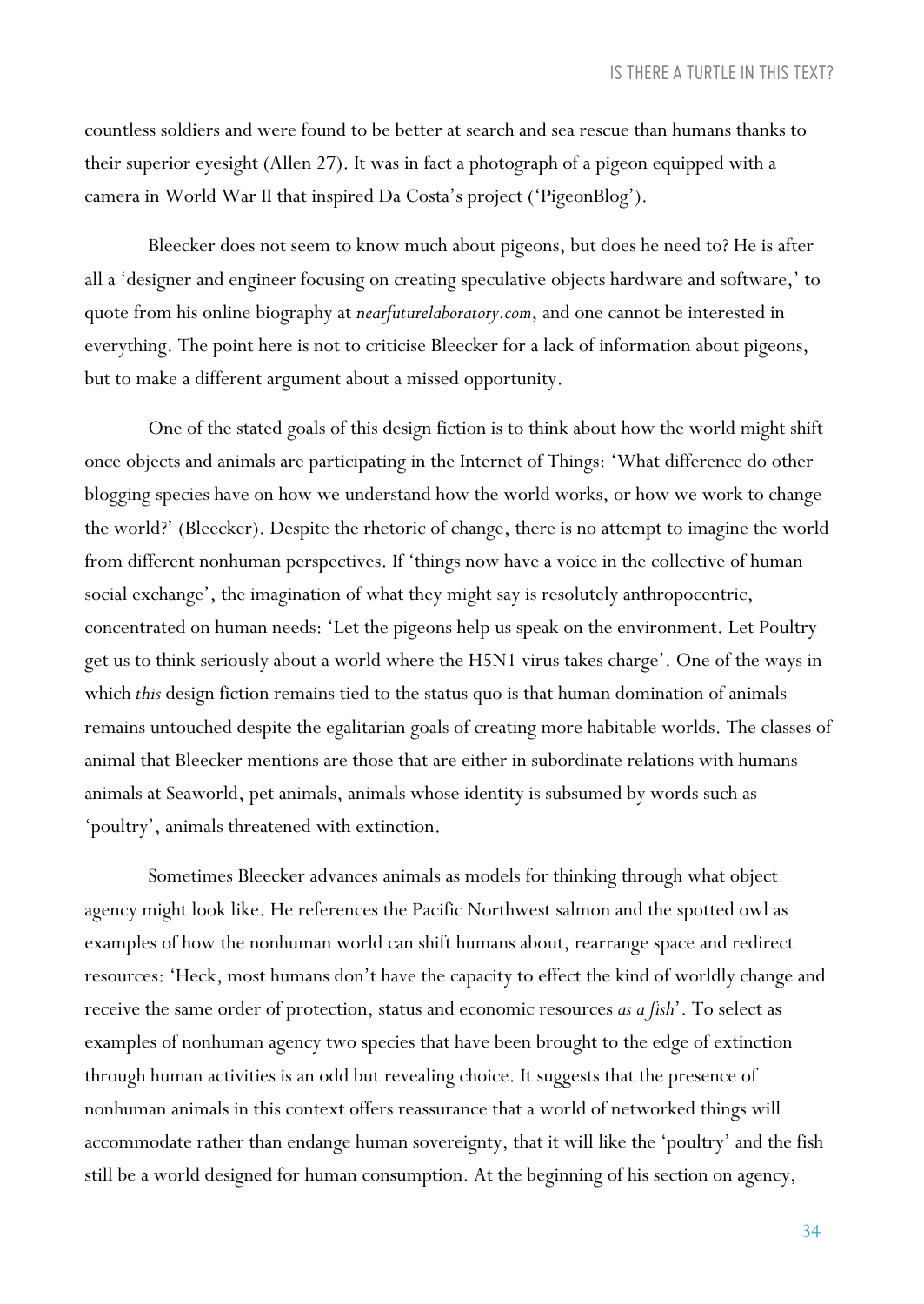Bleecker notes that 'this isn't the Terminatory fantasy of machines with guns that run amok, acting against humanity'. The continued reference to animals in contexts where humans are dominant is one way of softening and domesticating the vision of smart objects who 'have no truck with the syntax of human thought' through rhetoric that unconsciously assures readers that these new kind of objects will continue to act like the subordinated nonhuman *animal* species we think we know.

### *Rethinking values*

As Turkle suggests, new technologies are a chance to rethink our values: 'every new technology challenges us generation after generation to ask whether it serves our human purposes, something that causes us to reconsider what they are' (*Alone Together*, 285). The emerging technologies surrounding robots and the Internet of Things could also be a chance to rethink human relations with animals and the environment that shapes and is shaped by the pursuit of human interests. This essay has so far emphasised the harm that the frameworks developed for objects may do to animals as its main justification for making animals part of this conversation. But their absence is also a missed opportunity; scholarly work in animal studies has something to offer research on social robots and the Internet of Things given a mutual interest in learning how to live with the nonhuman.

For example, if one of the questions provoked by the 'robotic moment' is 'what loving itself will come to mean', this is a crucial question for researchers of the Anthropocene, as well. For those contending with the survival of species, these are 'times of extinction when even slight acquaintance can make the difference between preservation and callous disregard' (Tsing 6). Anna Tsing offers a glimpse of how we might rethink love. In her study of the passionate devotion aroused by the matsusake, a type of mushroom prized by the Japanese but impossible to cultivate, Tsing describes a new science studies 'whose chief characteristic is multispecies love' (Tsing 19). This kind of science trespasses freely across boundaries of science and art, amateur and professional, as the devotion to matsusake brings together eccentric hobbyists volunteers and natural scientists who share a 'passionate immersion in the lives of the nonhumans' (19). The type of love called for by the nonhuman in this context is precisely a kind of love that involves noticing, caring and creative intervention, without any reference to or presumption of reciprocity. Importantly the arts of inclusion that Tsing describes refuse to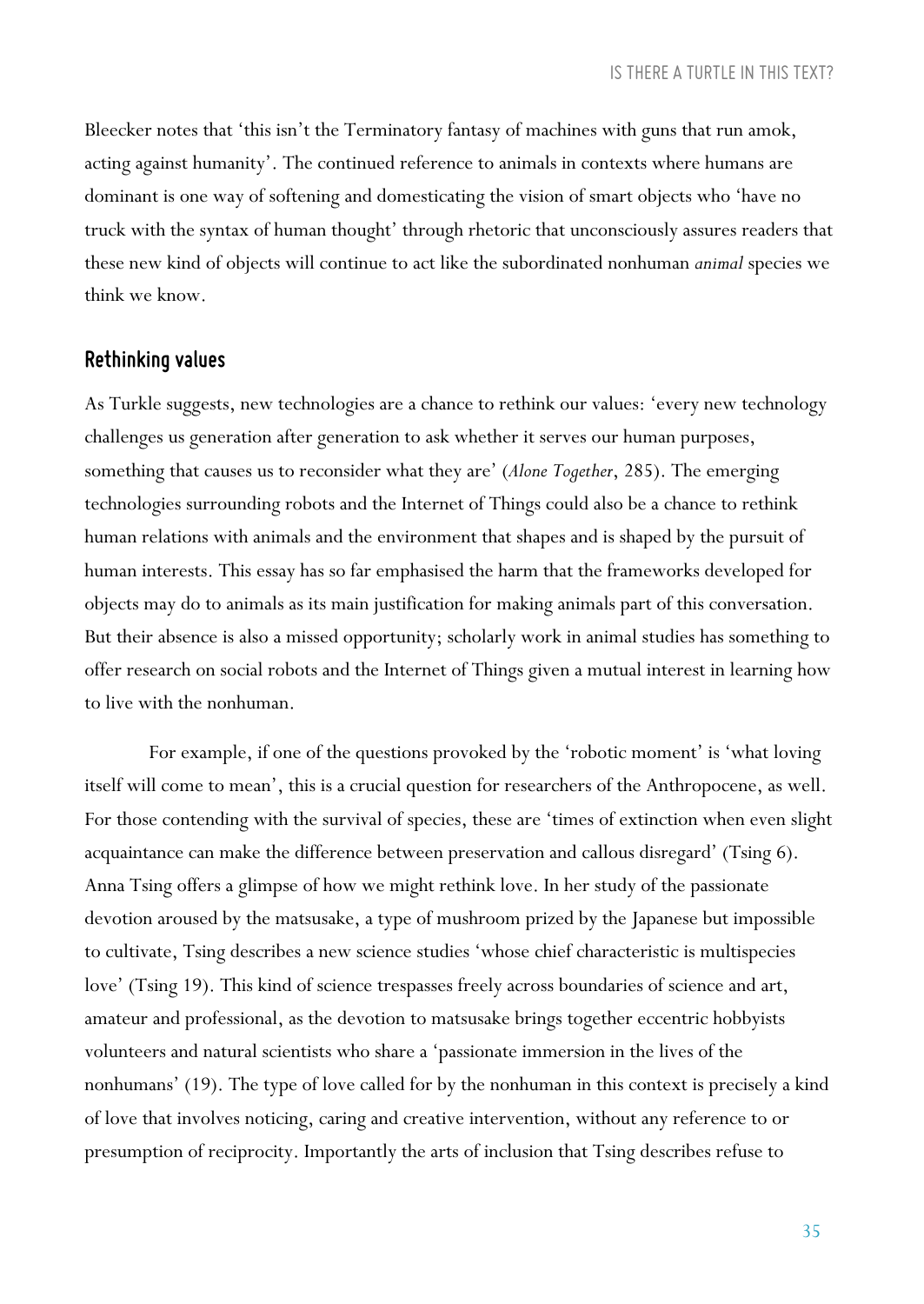observe boundaries between authentic nature and something artificial and man-made. For the matsusake thrived in the past through the conditions brought about by villagers' disturbance of the forests, the use they made of certain tree species for firewood that enabled the pine, a tree that favours matsusake growth, to proliferate. The programs to bring back matsusake involve what Tsing calls 'guided disturbance' rather than efforts to return nature to a pristine wilderness. From this perspective, rather than retreating to a position that quarantines authentic love as something humans do with each other, or that subordinates the nonhuman to human purposes, the Internet of Things might be a place to expand the types of attachments we value, recognizing that the unidirectional bonds we make with the lively objects and caring robots in our vicinity might train us for the potentially unreciprocated care and attention that the nonhuman environment requires of us.

Importantly, in critiquing Turkle's and Bleecker's papers we are not equating any lost opportunity for real love between humans and robots with the historical failure of humans to recognise love and empathy in and with nonhuman animals. The potential for love between humans and robots requires continued careful examination but we do not take a position on it here. What we are concerned about are the implications of IoT thinking for how animals experience their lives. We are particularly keen to avoid losing hard won ground in the social and legal recognition of nonhuman animals as having moral status, interests and genuine selfhood.

When theorists of human robot relations make love the benchmark of human exceptionalism and limit their ideas of love to those things humans can do and robots cannot, they exclude the entire spectrum of complicated forms of devotion, nurture and lifelong commitment across species lines. Our goal in bringing animals out of the wings and on to the stage of the discussions animating the field of robot ethics and smart objects is to understand how this discipline uses animals as part of its theoretical language in ways that help to normalize their suffering. But we also suggest that studies of animals and the environment carry possibilities for reimagining our relations with artefacts. Love cannot be just what humans do and others cannot. Let's allow the turtle in and broaden the conversation.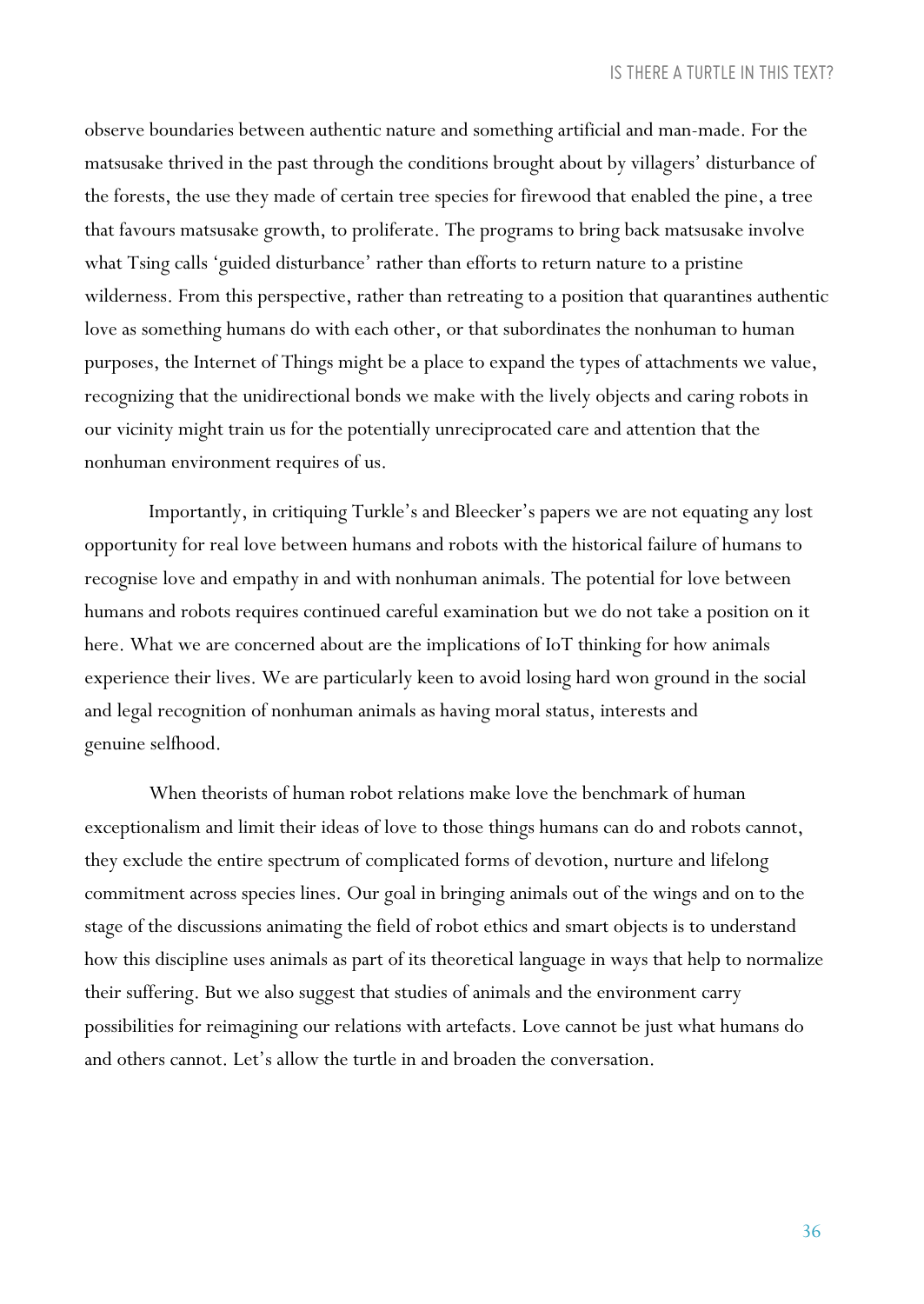#### *Notes*

 $1$  More accurately it was a Galápagos tortoise, but as 'turtle' can be used as an umbrella term for the reptile order Testudines that includes tortoises, especially in the US, we use 'turtle' to be consistent with Turkle's text.

<sup>2</sup> The turtle at the exhibition discussed by Sherry Turkle was one of two males called Frank and Charlie. Although the reference here is partly figurative, the importance of keeping the real animal in view is critical to our argument, hence we refer to the turtle as 'him.' For more on the linguistics of individuation, see Moore.

<sup>3</sup> One could equally address pet robots from the perspective of those who challenge the ethics of keeping nonhuman animals as pets in the first place (Pierce).

<sup>4</sup> The original Pigeonblog website is no longer maintained. The quotation from the website can be found in the description of the project in the Online Companion to Art and Electronic Media. http://www.artelectronicmedia.com/artwork/pigeon-blog.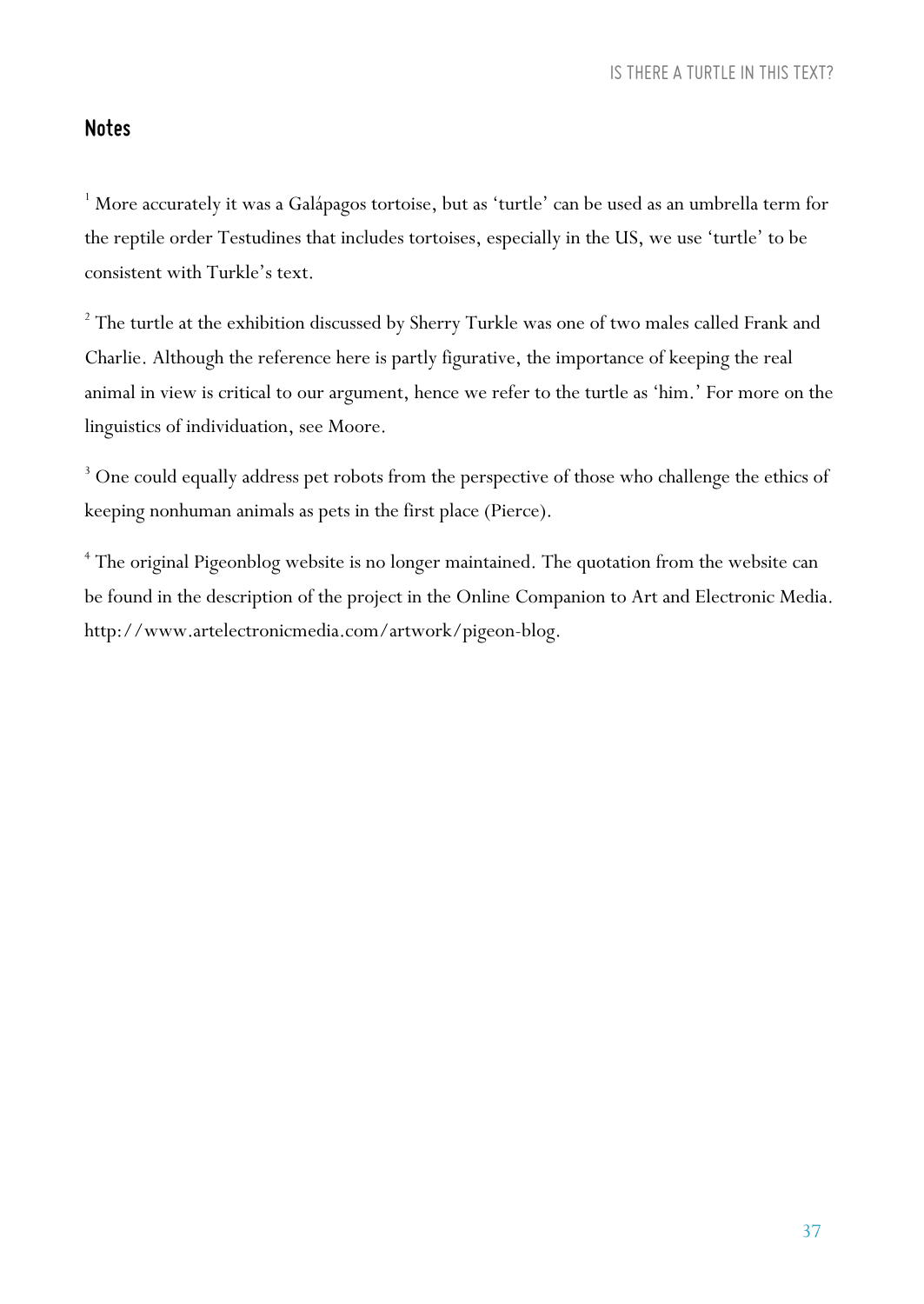#### *Works Cited*

Allen, Barbara. *Pigeon*. Reaktion Books, 2009.

- Anderson, Patricia K. et al. 'Avian Wellness: The Proper Care of Birds in Institutional Settings'. 12th Annual Conference of the International Society for Anthrozoology, 2003, Kent State University, Canton, OH.
- Bell, Genevieve and Paul Dourish. 'Yesterday's Tomorrows: Notes on Ubiquitous Computing's Dominant Vision'. *Personal Ubiquit Computing*, vol. 11, no. 2, 2007, pp.133-143.
- Bleecker, Julian. 'A Manifesto for Networked Objects Cohabiting with Pigeons, Arphids and Aibos in the Internet of Things'.
- http://blog.nearfuturelaboratory.com/2006/02/26/a-manifesto-for-networked-objects/. [Accessed January 31, 2019].
- Candlin, Fiona and Raiford Guins. *The Object Reader*. Routledge, 2009.
- Chaudhuri, Una. 'Introduction: Animal Acts for Changing Times 2.0: A Field Guide to Interspecies Performance'. *Critical Performances: Animal Acts: Performing Species Today*, edited by Holly Hughes, University of Michigan Press, 2014.
- Elder, Alexis M. 'What's Wrong with Robot "Friends" for Lonely Seniors?' *Friendship, Robots and Social Media*. Routledge, 2017, pp. 90-102.
- Foucault, Michel. *The Archeology of Knowledge*, translated by A.M. Sheridan Smith, Pantheon, 1972.
- Fraiman, Susan. 'Geometries of Race and Gender: Eve Sedgwick, Spike Lee, Charlayne Hunter-Gault'. *Feminist Studies*, vol. 20, no. 1, 1994, pp.67-84.
- Goodall, Jane. 'Remembering My Mentor'. Jane Says, January 20, 2017, http://news.janegoodall.org/2017/01/20/remembering-my-mentor-robert-hinde/ [Accessed October 20, 2018].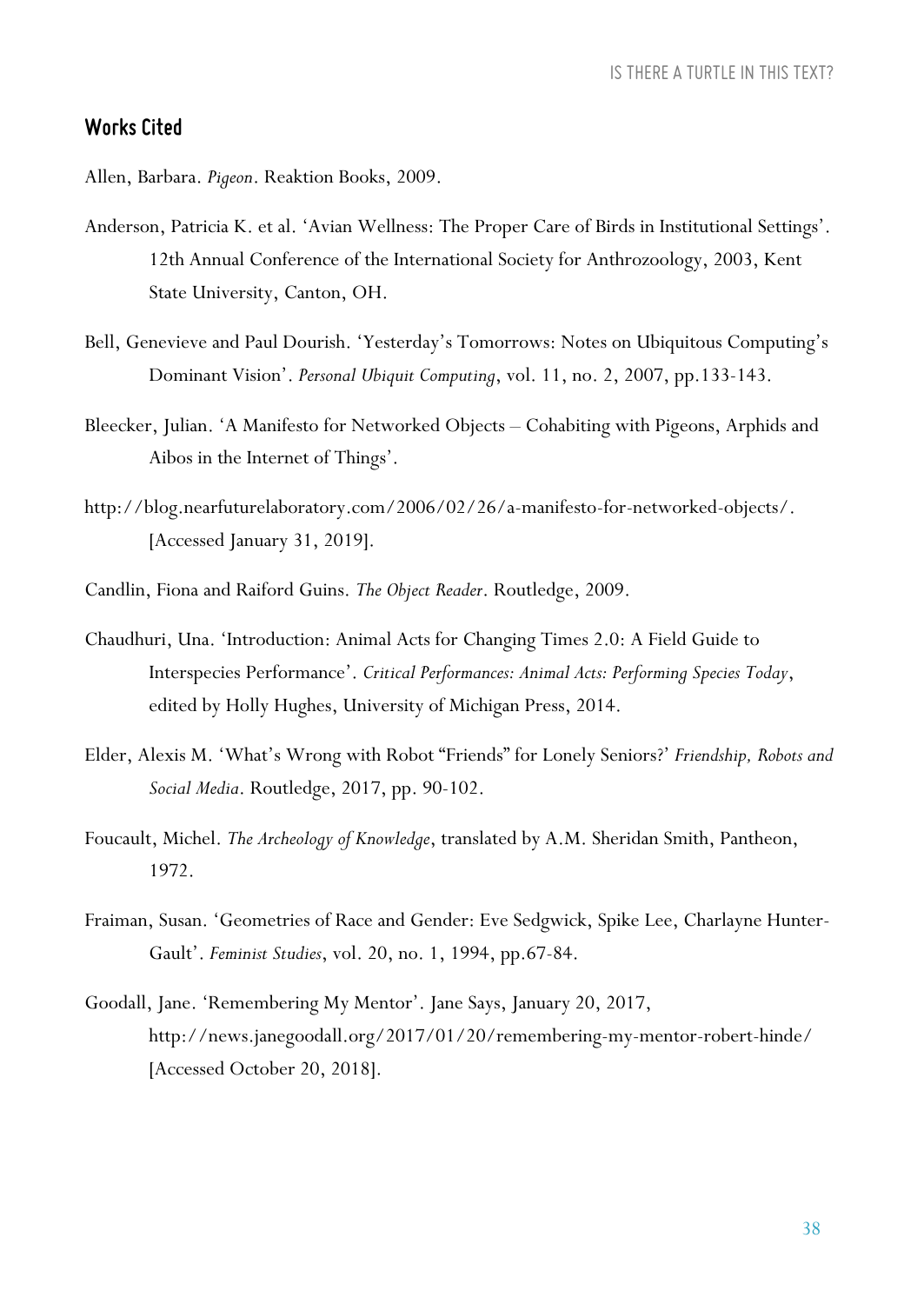- Gonzatto, Rodrigo Freese, Frederick M.C. van Amstel, Luiz Ernesto Merkle and Timo Hartmann. 'The Ideology of the Future in Design Fictions'. *Digital Creativity*, vol. 24, no. 1, 2013, pp.36-45.
- Haraway, Donna. 'Playing String Figures with Companion Species'. *Staying with the Trouble: Making Kin in the Chthulucene*, Duke University Press, 2016.
- Hayles, N. Katherine. 'RFID: Human Agency and Meaning in Information-intensive Environments'. *Theory Culture and Society*, vol. 26, no. 2-3, 2009, pp.47-72.
- Jacobus, Mary. 'Is There a Woman in this Text?' *New Literary History*, vol. 14, no. 1, 1982, pp.117-141.
- Jorgensen, Finn Arne. 'The Internet of Things'. *A New Companion to Digital Humanities*, edited by Susan Schreibman, Ray Siemens, and John Unsworth, John Wiley & Sons, 2015.
- De Leeuw, Marc. 'Law and Legal Personhood in an Age of Algorithmic Hybridization'. Paper presented at the Biopolitics Research Network, 7 September, 2018, University of New South Wales.
- Miklosi, Adam and Gacsi, Marta. 'On the Utilization of Social Animals as a Model for Social Robotics'. *Frontiers in Psychology,* vol. 3, March 2012, pp.1-10.
- Moore, Alison. 'That Could be Me: Identity and Identification in Discourses
- about Food, Meat, and Animal Welfare'. *Linguistics and the Human Sciences*, vol. 9, nol.1: Special Issue on Identity, 2014, pp. 59-93.
- Mueller, Peter, Sabu M. Thampi, Zakirul Alam Bhuiyan, Ryan Ko, Robin Doss and Jose M. Alcaraz Calero. Security in Computing and Communications:  $4^{\text{th}}$  International Symposium, SSCC 2016, Jaipur India, September 21-24, Proceedings.
- Pels, Dick, Kevin Hetherington, and Frederic Vandenberghe. 'The Status of the Object: Performances, Mediations and Techniques'. *Theory Culture and Society*, vol. 15, no. 5-6, 2002, pp.1-21.
- Petersen, Steve. 'Designing People to Serve'. *Robot Ethics: The Ethical and Social Implications of Robotics*, edited by Patrick Lin, Keith Abney and George A. Bekey, MIT Press, 2012.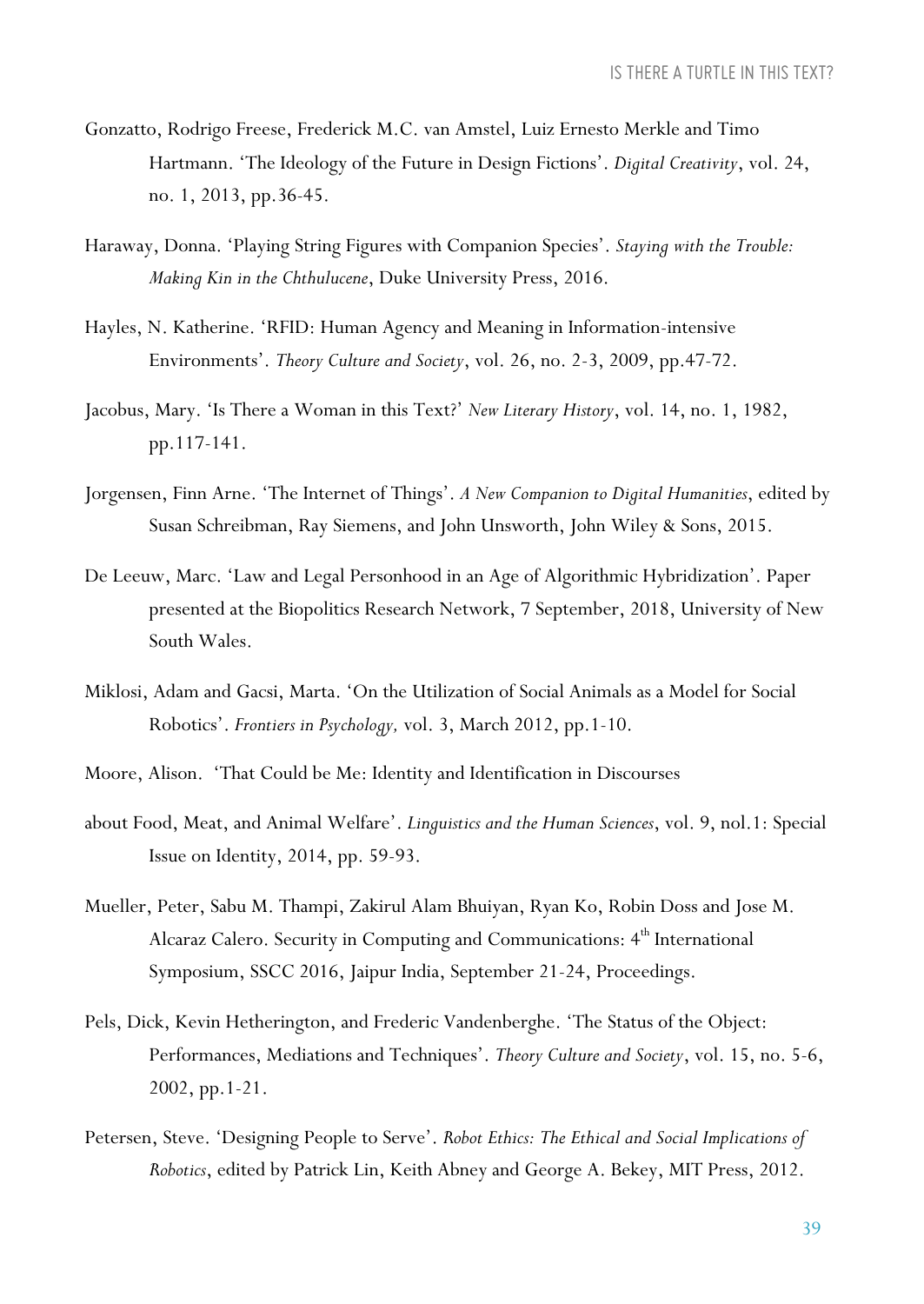Pierce, Jessica. *Run Spot Run: The Ethics of Keeping Pets*. Chicago University Press, 2016.

- 'PigeonBlog, Honorary Mention'. Prix Ars Electronica, Ars Electronica Archive, http://90.146.8.18/en/archives/prix\_archive/prix\_projekt.asp?iProjectID=14194 [accessed Dec 10, 2018).
- Rubin, Gayle. 'The Traffic in Women: Notes on the Political Economy of Sex'. *Toward an Anthropology of Women*, edited by Rayna R. Reiter, Monthly Review Press, 1975, pp.157-209.
- Serpell, J.A., R. Coppinger, A.H. Fine and J.M. Peralta. 'Welfare Considerations in Therapy and Assistance Animals'. *Handbook on Animal Assisted Therapy: Theoretical Foundations and Guidelines for Practice*, edited by Aubrey H. Fine, Elsevier Science and Technology, 2010, pp.481-503
- Simoens, Pieter, Mauro Dragone and Alessandro Saffiotti. 'The Internet of Robotic Things: A Review of Concept, Added Value and Applications'. *International Journal of Advanced Robotic Systems*, Jan-Feb, 2018, pp.1-11.
- Sterling, Bruce. *Shaping Things*. MIT Press, 2005.
- Tsing, Anna. 'Arts of Inclusion, or, How to Love a Mushroom'. *Australian Humanities Review*, vol. 50, May 2011, pp. 5-21.
- Tucker, Ian. 'Interview: Genevieve Bell, Humanity's Greatest Fear is About Being Irrelevant'. 27 November, 2016, *The Guardian* https://www.theguardian.com/technology/2016/nov/27/genevieve-bell-ai-roboticsanthropologist-robots [accessed October 22, 2018].
- Turkle, Sherry. *Alone Together. Why We Expect More from Technology and Less from Each Other*. New York: Basic Books, 2011.
- --- 'Authenticity in the Age of Digital Companions'. *Interaction Studies*, vol. 8, no. 3, 2007, pp.501-517.